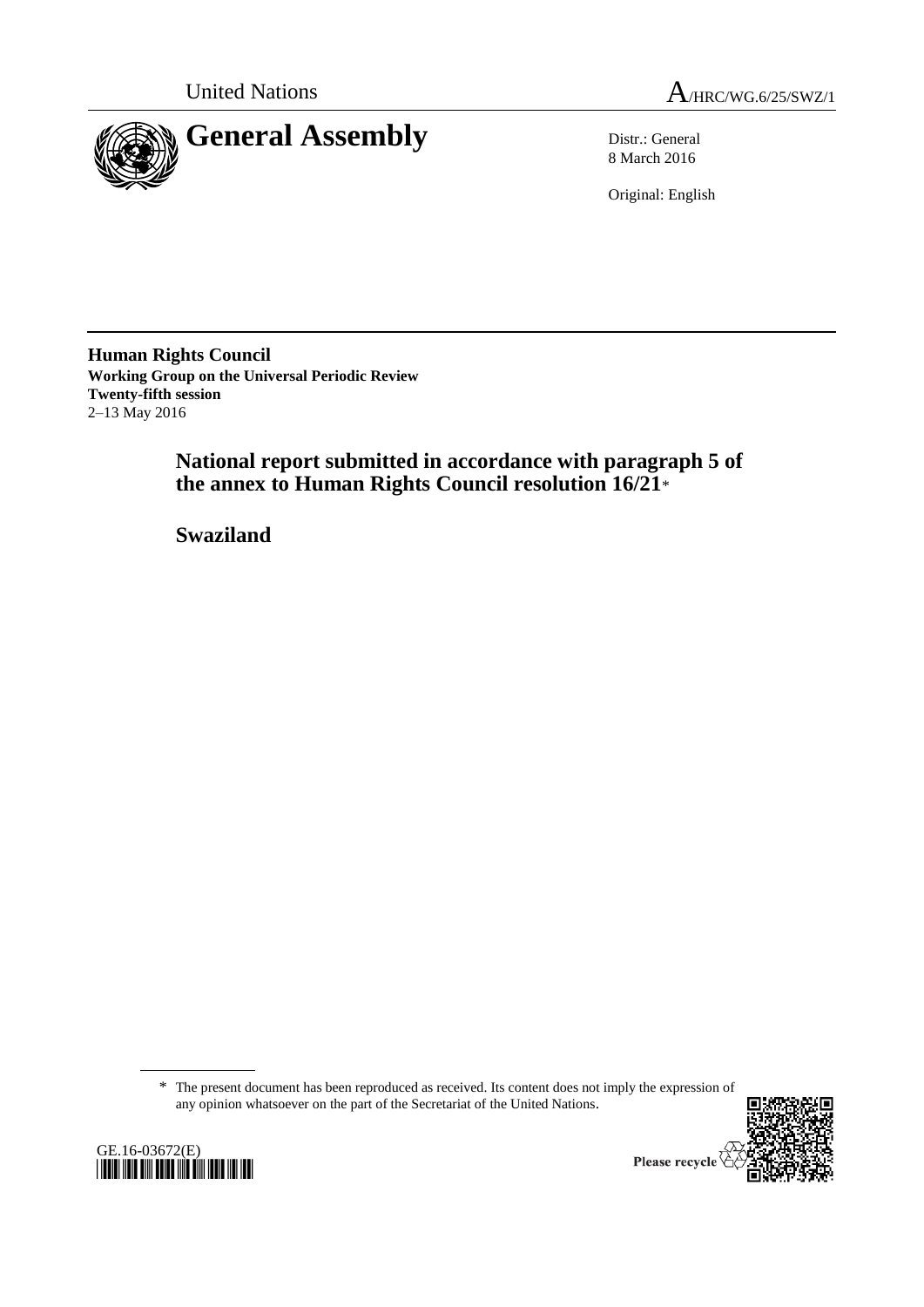# **List of acronyms**

| <b>ACHPR</b>  | African Charter on Human and Peoples Rights                                                                |  |  |
|---------------|------------------------------------------------------------------------------------------------------------|--|--|
| <b>AIDS</b>   | Acquired Immunodeficiency Syndrome                                                                         |  |  |
| <b>ART</b>    | Anti-Retroviral Therapy                                                                                    |  |  |
| AU            | <b>African Union</b>                                                                                       |  |  |
| <b>CAT</b>    | <b>Convention Against Torture</b>                                                                          |  |  |
| <b>CED</b>    | Convention for the Protection of All Persons from Enforced Disappearance                                   |  |  |
| <b>CEDAW</b>  | Convention on the Elimination of All Forms Discrimination Against Women                                    |  |  |
| <b>CSTL</b>   | Care and Support to Teaching and Learning                                                                  |  |  |
| <b>ECCE</b>   | Early Childhood Care and Education                                                                         |  |  |
| <b>EDSEC</b>  | <b>Education Sector</b>                                                                                    |  |  |
| <b>EHCP</b>   | <b>Essential Health Care Package</b>                                                                       |  |  |
| <b>ENSF</b>   | <b>Extended National Strategic Framework</b>                                                               |  |  |
| <b>ESSP</b>   | <b>Education Sector Strategic Plan</b>                                                                     |  |  |
| <b>FPE</b>    | Free Primary Education                                                                                     |  |  |
| <b>HIV</b>    | Human Immunodeficiency Virus                                                                               |  |  |
| <b>HSSP</b>   | Health Sector Strategic Plans                                                                              |  |  |
| <b>ICRMW</b>  | International Convention on Protection of the Rights of All Migrant Workers<br>and Members of the Families |  |  |
| <b>ILO</b>    | International Labour organisation                                                                          |  |  |
| <b>LGBT</b>   | Lesbians Gays Bisexual and Transgender                                                                     |  |  |
| <b>MICS</b>   | Multiple Indicator Cluster Survey                                                                          |  |  |
| <b>MoET</b>   | Ministry of Education and Training                                                                         |  |  |
| MoH           | Ministry of Health                                                                                         |  |  |
| <b>NERCHA</b> | National Emergency Response Council on HIV and AIDS                                                        |  |  |
| <b>NETIP</b>  | National Education and Training Improvement Programme                                                      |  |  |
| <b>NSF</b>    | National Strategic Framework                                                                               |  |  |
| <b>OVC</b>    | Orphan and Vulnerable Children                                                                             |  |  |
| <b>PEPFAR</b> | President's Emergency Plan for Aids Relief                                                                 |  |  |
| <b>PLHIV</b>  | People Living with HIV                                                                                     |  |  |
| <b>SPC</b>    | <b>Swaziland Primary Certificate</b>                                                                       |  |  |
| TB            | Tuberculosis                                                                                               |  |  |
| <b>TVET</b>   | Technical and Vocational Education Training                                                                |  |  |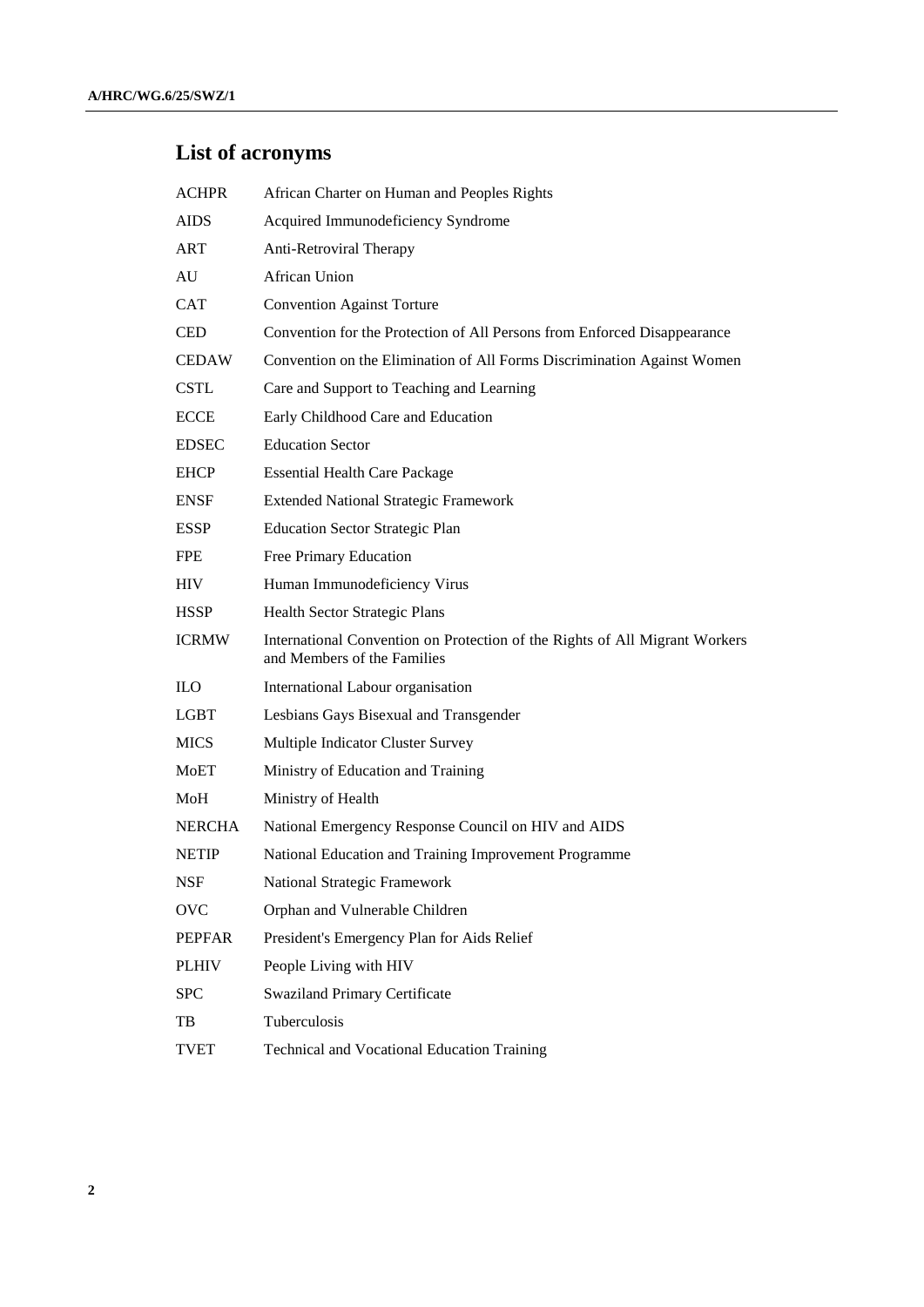## Contents

|      |                                                                                | Page           |
|------|--------------------------------------------------------------------------------|----------------|
| L    |                                                                                | $\overline{4}$ |
| П.   |                                                                                |                |
| Ш.   | Developments since the last review: normative and institutional framework<br>4 |                |
| IV.  | Follow up to the last review: implementation of accepted recommendations       | 6              |
|      | A.                                                                             | 6              |
|      | <b>B.</b>                                                                      | 7              |
| V.   |                                                                                | 12             |
|      | A.                                                                             | 12             |
|      | <b>B.</b>                                                                      | 15             |
| VI.  |                                                                                | 17             |
| VII. | Expectations in terms of capacity building and technical assistance            | 19             |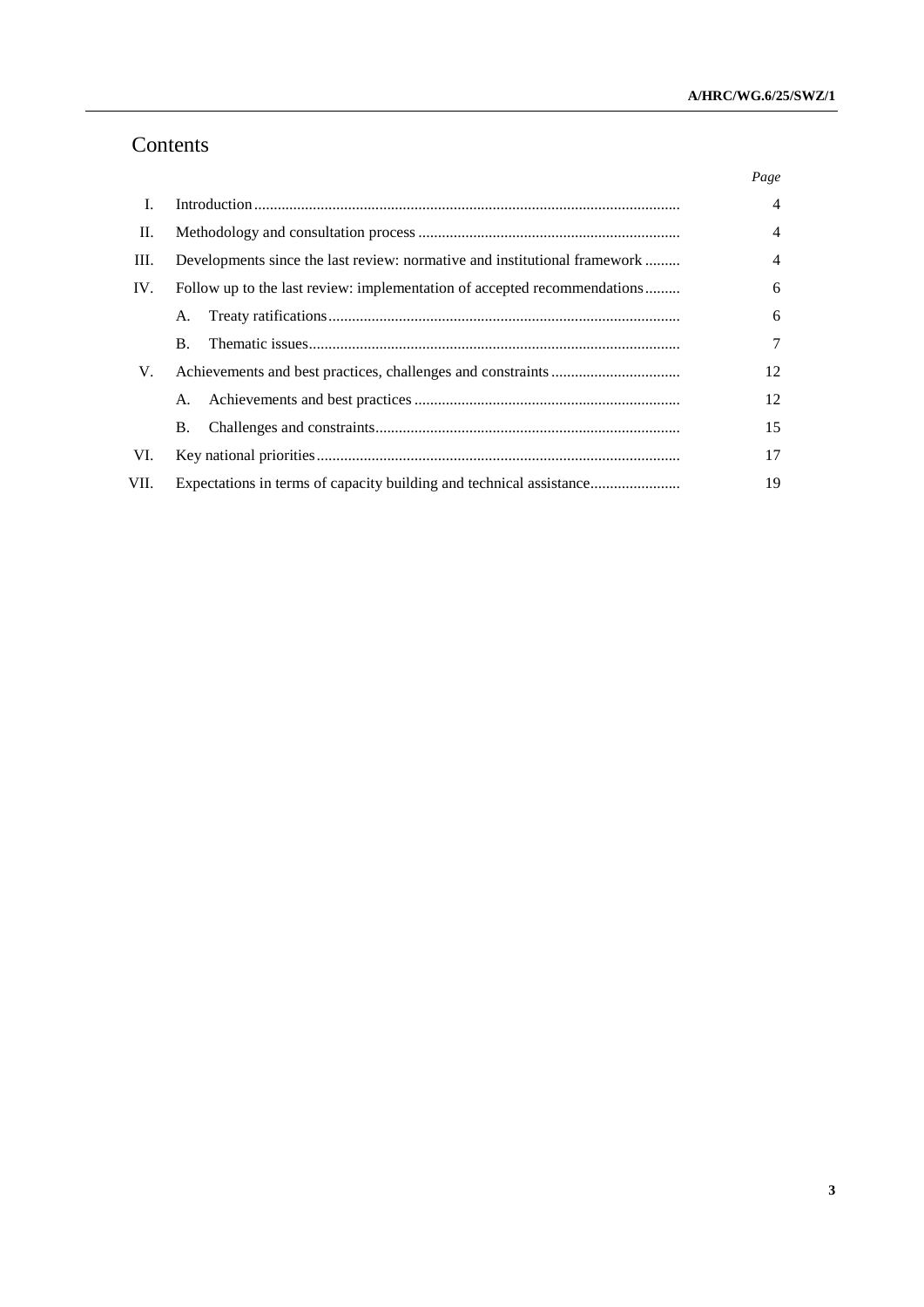## **I. Introduction**

1. The Working Group on the Universal Periodic Review (UPR) reviewed the Kingdom of Swaziland's first national report on 4 October 2011. During the interactive dialogue before the Working Group, Swaziland received a total of 139 recommendations. On 6 October 2011, the Working group adopted its report on Swaziland's first UPR. On 15 March 2012, the Human Rights Council adopted the outcome from the Working Group's report which contained 28 recommendations for Swaziland.

2. This report sets out progress made in the implementation of the 28 recommendations arising from the first cycle of the UPR.

### **II. Methodology and consultation process**

3. On 8 September 2015 Cabinet approved the establishment of the Government UPR National Steering Committee to consult, write and present Swaziland's second National Report to the UPR to the United Nations Human Rights Council. The Committee was chaired by the Ministry of Justice and included the Prime Minister's office, Deputy Prime Minister's, Ministry of Labour, Ministry of Health, Ministry of Education, Academia, Non-Governmental Organisations and Civil Society Organisations.

4. In late September 2015 a workshop was held at Ezulwini, Swaziland to provide technical advice on preparation of Swaziland's Second National Report. The workshop was facilitated by the Regional Office for Southern Africa of the United Nations High Commissioner for Human Rights and the United Nations country team. This workshop provided an opportunity by the UPR stakeholders to reflect on the common understanding of the UPR process and to discuss the national experiences on the last UPR, implementation and progress made on the recommendations, key challenges and the drafting of the Second Report.

5. In early February 2016, the Government led by the Ministry of Justice conducted a consultative meeting with all the relevant stakeholders. In this meeting the draft report was presented and discussed with a view of collecting inputs from the stakeholders. The relevant inputs were subsequently incorporated in this report.

6. The Report was submitted to Cabinet and thereafter to the Human Rights Council.

## **III. Developments since the last review: normative and institutional frame work**

7. The Swaziland Constitutional framework on the respect for, promotion, protection and fulfilment of all human rights and fundamental freedoms is provided for under Chapter 3 (Bill of Rights) of the Constitution of Swaziland Act No., 001/2005 ("the Constitution").

8. Swaziland has put in place an institutional framework that will help improve its human rights record. The institutions include the Human Rights Commission which doubles as an Integrity Commission responsible for the protection and promotion of human rights; The Election and Boundaries Commission responsible for the free and fair conduct of elections; The Land Management Board responsible for the overall management and regulation of any right or interest in land; Government Ministries and Departments. There is also an active civil society that continues to make contributions to the promotion and protection of human rights.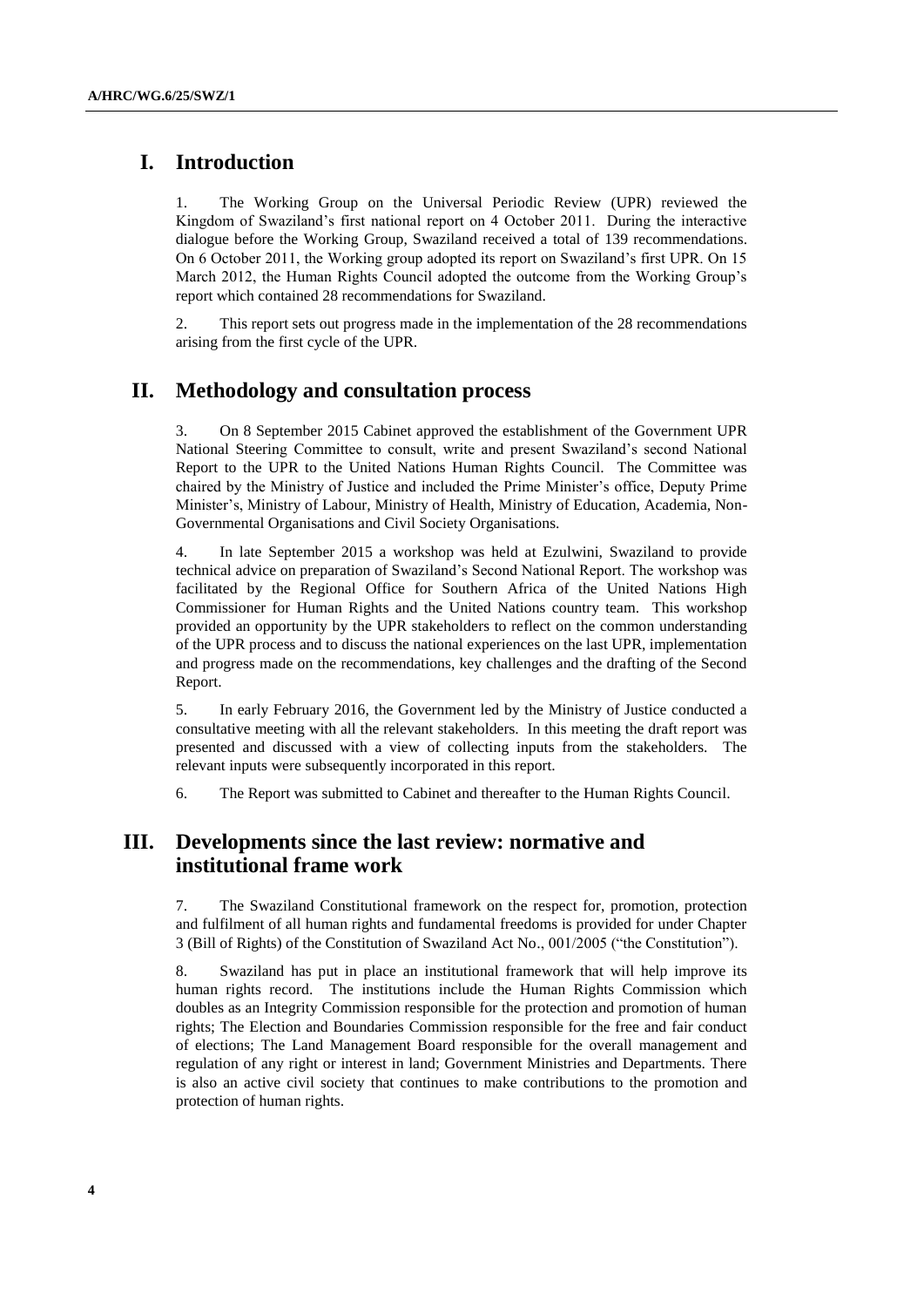9. Swaziland practices a Tinkhundla-Based Electoral System of Government as provided in Section 79 of the Constitution which provides that the Tinkhundla System is a democratic and participatory system which emphases devolution of power from central government to Tinkhundla (constituencies) areas and individual merit as a basis for election or appointment to public office.

10. Section 93 of the Constitution provides that the Legislature consists of a Senate and a House of Assembly. Presently the Senate consists of 30 senators, 20 of whom were appointed by the King and 10 elected by the House of Assembly. The House of Assembly comprises of 65 members. 55 members were elected by the public and 10 were appointed by the King. In 2013 Swaziland successfully held a second general election under the new constitutional dispensation.

In the 2013 elections cycle, 414,704 voters were registered to vote which is 70% of the voter population. Of these registered voters 230,571, voted which indicates a 56% voter turnout.

12. The electoral process with regard to participation of political parties is governed by Section 79 of the Constitution which has been further interpreted by the Supreme Court case of *Sithole NO and Others v The Prime Minister and Others, SC 50/2008*. Although the case pronounced that political parties are not allowed to field candidates, members of such parties can participate on individual merit. For example, in the current Parliament we have members who were elected to Parliament although they are members of political parties.

13. Swaziland is progressively moving towards honouring its reporting obligations to the treaty monitoring bodies. To this end, on 13 March 2012 Swaziland submitted its combined initial and second periodic reports to the Committee on the Elimination of All Forms of Discrimination Against Women. The Committee considered the combined reports on 10 July 2014. Currently the country has started working on its second periodic report to the Committee on the Rights of the Child.

14. On 24 September 2012 Swaziland implemented recommendations made in the first cycle of the UPR by ratifying the following international instruments:

(a) Convention on the Rights of Persons with Disabilities;

(b) Optional Protocol to the Convention on the Rights of Persons with Disabilities;

(c) Optional Protocol on the Convention on the Rights of the child on the involvement of children in armed conflict;

(d) Optional Protocol to the Convention on the Rights of the child on the sale of children child prostitution and child pornography.

15. Additionally, the country also ratified/ acceded to a number of regional and International human rights based instruments including but not limited to:

- (a) Convention Against Organized Crime of (2000);
- (b) Protocol Against Smuggling in Persons by Land, Sea and Air (2000);
- (c) The Hague Convention on the Inter-country Adoption (1993).

16. The Commission on Human Rights and Public Administration now has a fully functional Secretariat with a staff complement of 8. The secretariat will enhance the Commission to achieve its constitutional mandate of promoting and protecting human rights, ensuring equitable access to public services for all and fostering leadership that is accountable to all people. In particular it is expected that the Commission will now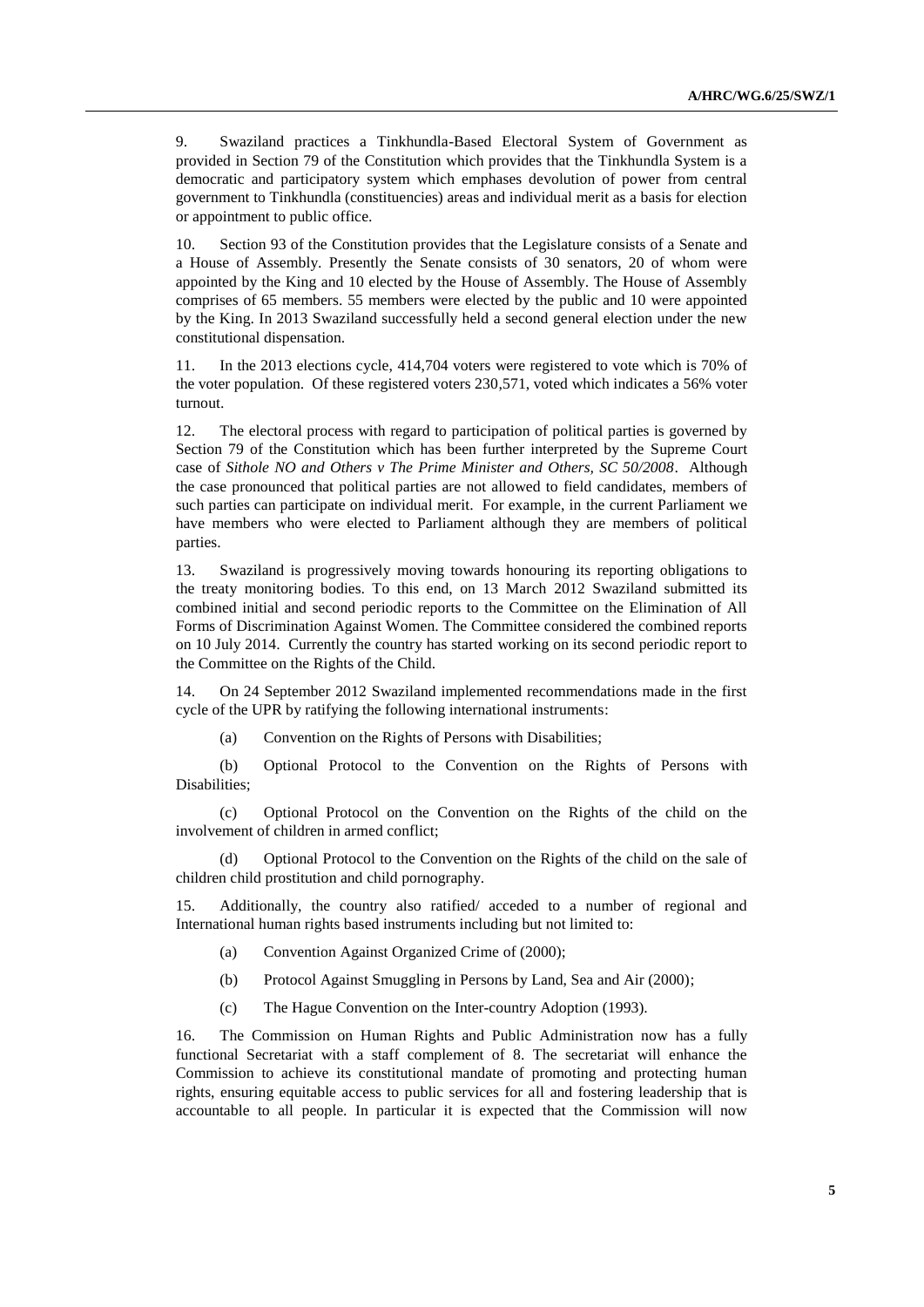effectively deliver on its mandate and take appropriate action for the remedying, correction or reversal of instances of violation of fundamental rights and freedom under the Constitution, complaints of injustice, corruption, abuse of power and unfair treatment of any person by a public officer through such means as are fair, proper and effective.

17. The Commission has also secured office space, in the capital city Mbabane Office Park, which is more accessible to the public in particular members of vulnerable groups such as widows and the disabled, who would not easily access the offices of the Commission at Lobamba.

## **IV. Follow up to the last review: implementation of accepted recommendations**

#### **A. Treaty ratifications**

#### **Ratify the International Convention for the Protection of All Persons from Enforced Disappearance<sup>1</sup>**

18. Swaziland signed the CED on 25 September 2007 but is yet to consider accession to this treaty.

#### **Ratify the Rome Statute of the International Criminal Court<sup>2</sup>**

19. Swaziland aligns itself with the decision taken by the Extraordinary Session of the Assembly of the African Union (AU) taken in Addis Ababa, Ethiopia in October 2013 that no charges shall be initiated or continued before any International Court against any serving AU Head of State or Government. Swaziland will consider acceding to the Rome Statute when article 27 of the statute is amended to allow for the immunity of a serving Head of State or Government.

#### **Ratify the Optional Protocol to the Convention Against Torture<sup>3</sup>**

20. Swaziland acceded to the Convention Against Torture and Other Cruel, Inhuman or Degrading Treatment or Punishment on 25 April 2004. Further Section 18 of the Constitution prohibits torture and inhuman or degrading treatment or punishment. Given the country's commitment towards eradication of all forms of torture, there are ongoing efforts to take the optional protocol through the necessary steps of ratification as articulated by the Constitution in Section 238. The process entails approval of the instrument through an Act of Parliament or through a joint sitting of both chambers of parliament. Strengthening of structures like the Commission on Human rights is aimed at improving efforts to prevent and eradicate torture.

#### **Ratify the International Convention on Protection of the Rights of All Migrant Workers and Members of their Families<sup>4</sup>**

21. Swaziland is yet to consider ratifying the ICRMW.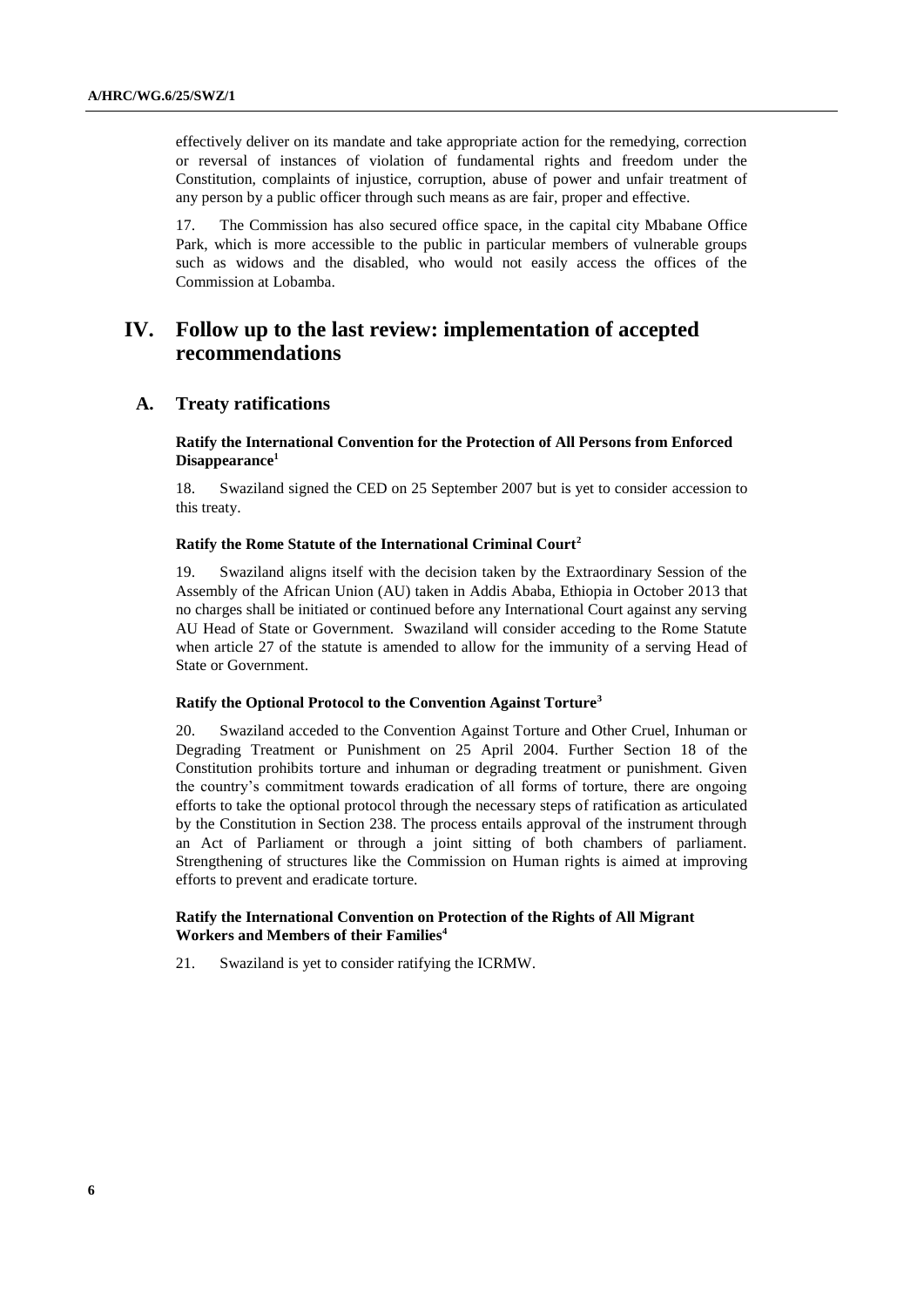#### **B. Thematic human rights issues**

#### **Put in place a national mechanism for the prevention of torture as set out in CAT, specifically criminalise torture and put in place effective measures to prepare and punish any violations.<sup>5</sup>**

22. As set out in CAT, the country has invested resources to strengthen the capacity of the Commission on Human rights to build the capacity of all duty bearers with the intention of preventing torture. The Commission as mandated by the Constitution is working on capacitating key government role actors and support setting up on structures that will provide sufficient redress to victims of torture.

#### **Specifically criminalise torture and put in place effective measures to prevent and sanction the use of torture. 6**

23. As means to effectively address torture, the country is in the process of working towards a legislation that will systematically address the prevention and response to cases of torture.

#### **Abrogate without delay the legislative and regulatory provisions that discriminate women, and adopt new laws in accordance with the principle of gender, as set out by CEDAW. 7**

24. To illustrate the country's commitment towards gender equality, over and above the ratification of CEDAW, the country has committed itself to a number of instruments to this effect. These include the African Charter on Human and Peoples Rights on the Rights of Women in Africa. Locally, these have been domesticated:

(a) The Deeds Registry Act was amended in 2012 to give effect to the rights of women married in community of property to own land and have it registered in their own names;

The Sexual Offenses and Domestic Violence Bill seeks to address all forms of sexual violence against women and children. The Government of Swaziland is investing all necessary efforts to accelerate enactments by Parliament;

(c) The common law rule that married women had no capacity to litigate without the assistance of their husbands was declared inconsistent with the constitutional right to equality by the High Court in *Sihlongonyane and others v Sihlongonyane [2013 SZHC 144].*

#### **Take further measures to eliminate discriminatory cultural practises. 8**

25. Section 28 of the Constitution protects women from being subjected to cultural practises that they are in conscience opposed to.

#### **Develop and implement a national strategy to eliminate stigma and discrimination against people living with HIV/AIDS, and ensure that OVC's have access to health and education services and protected from violence and abuse. 9**

26. Through the National Emergency Response Council on HIV/AIDS (NERCHA) the government of Swaziland reviewed the National Multi Sectoral strategic Framework for HIV and AIDS 2009-2014 and developed an extended National Multi Sectoral Strategic Framework 2014-2018. The framework guides the national response to HIV and AIDS. The strategy covers issues of prevention, treatment, impact and mitigation including addressing issues of stigma and discrimination.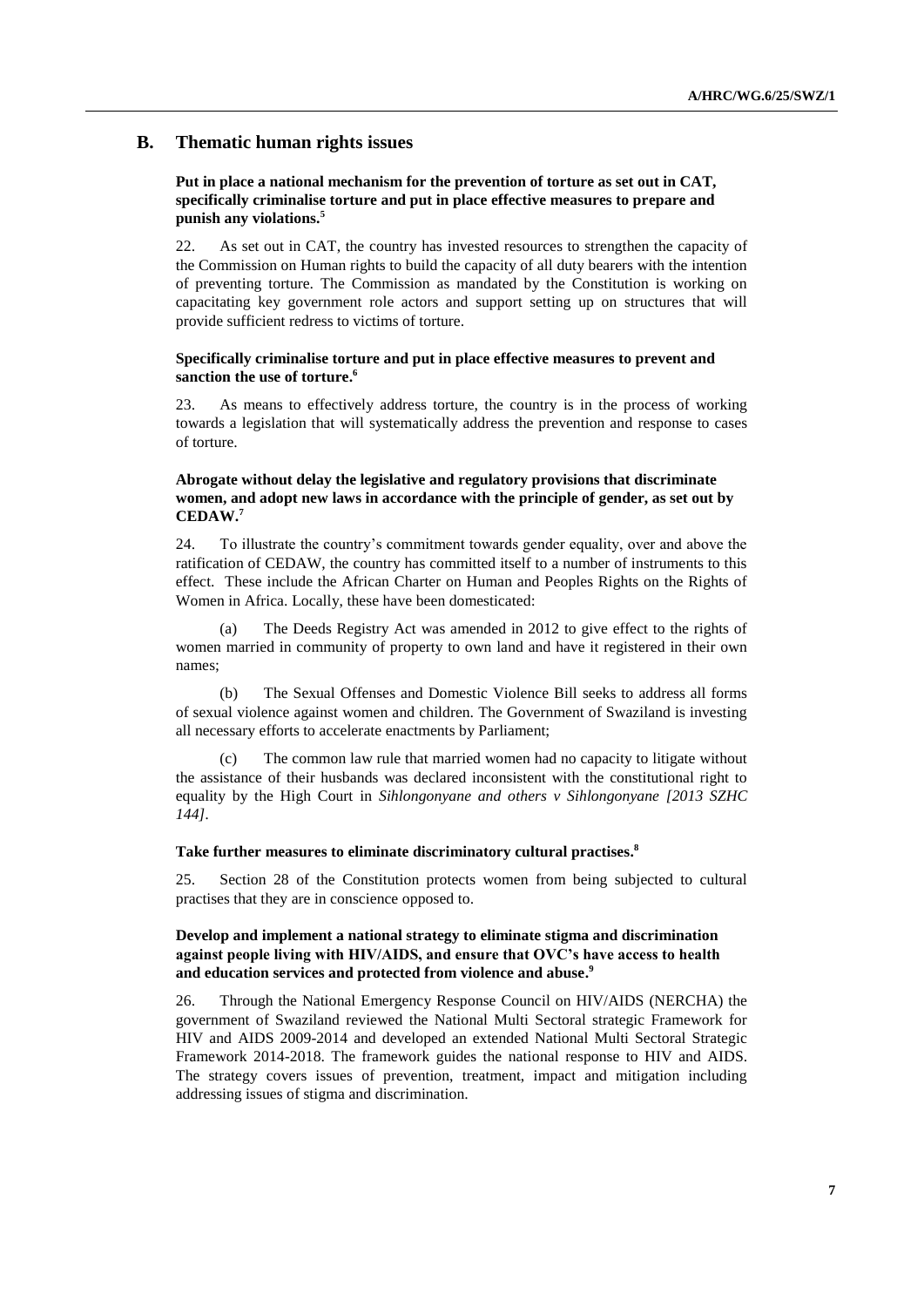27. Over and above the aforementioned strategy the country has also enacted Code of Good Practice on Industrial Relations which has specific provisions on HIV and AIDS. The objective of the HIV and AIDS provision is to eliminate discrimination in the workplace based on a person's HIV status.

28. The Government has rolled out a public health initiative in the public sector to contribute in the general health of her employees as well as address stigma and discrimination.

29. There has been a drastic scale up of Antiretroviral Therapy (ART) by the Ministry of Health (MoH). An increase in the number of ART sites from only 24 ART sites in 2006 to 133 by end of 2014. By the end of 2014, a total of 125,421 people on ART, with 7,906 (6%) being children under 14years. With an increase in the number of people on ART, a key priority for the MoH is to ensure that there is minimal deaths of people on ART. These figures demonstrate the survival rate of people on ART. In the past, the MoH was losing almost 60% of people within the first three months after initiating treatment (ARVs). This has improved over the years and from the figure it is worth noting that  $+/-3\%$  are lost either through death, stoppage of treatment within the first six (6) months. Government continues to subsidise health care in public facilities.

30. The country enacted comprehensive protective legislation for children in 2012 (Child Protection and Welfare Act 2012). This legislation seeks to provide protection for children from abuse and to promote their welfare and best interests. Over and above this legislation, the country has a children's policy which also provides a clear position of the policy statements that illustrate prioritisation of the protection and promotion of children's rights, in particular vulnerable children. Under the strong government social protection program, government offers an Orphan and Vulnerable Children's (OVC) grant which caters for vulnerable children's education.

31. The government of Swaziland has ensured free primary education for all Swazi children as enshrined in the Constitution and the Free Primary Education Act, 2012. Even though secondary school education is still not free, the government supports the vulnerable children by paying their fees through the through the OVC grant under the Deputy Prime Minister's portfolio.

32. According to the Multiple Indicator Cluster Survey, (MICS) 2014, the percentage of orphans and vulnerable children stands at 45.1% of all children in the country. Orphans who attend school are at 97.2% as compared to 98.6% of attendance of non-orphans.

#### **Put in place rights training programmes for members of the judiciary and law enforcement officials, including the Police, Security forces and Correctional Officers.<sup>10</sup>**

33. Through support from Development partners, a number of duty bearers have been trained on protection of people's rights. Over the last 2 years, Judicial officers have been trained on the how to invoke international instruments ratified by the country in particular the Convention of the Rights of the Child. The Judicial officers were equipped with skills to ensure that they can properly handle cases involving children in their courts. The trainings covered Magistrates from all the regions in the country. Other officers of the court who support the cases were also extensively trained to better understand how to handle cases involving victims of abuse and children. These training have also been offered to prosecutors for reasons of consistency.

34. Over 230 Police officers were also trained on a manual that was developed to improve their capacity in handling cases involving families and vulnerable clients. The manual which will subsequently be part of the training of all police officers has a comprehensive chapter on International Human Rights framework and the implications to the duties.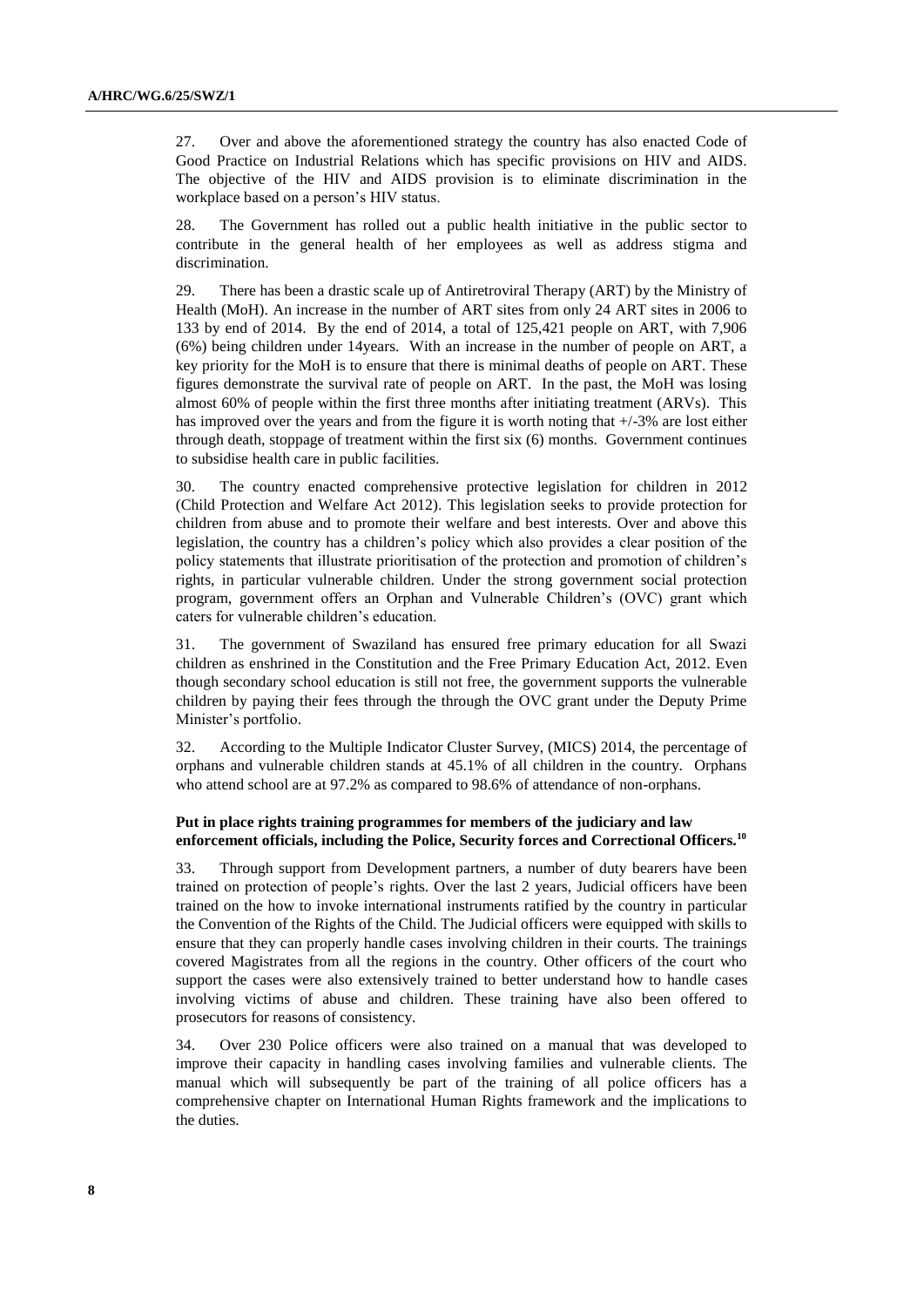35. The Commission on Human Rights is working with the Police to have a more comprehensive training on Human Rights as part of police training. There are also ongoing efforts from the Commission to ensure that the training is more systematic and will target all the relevant stakeholders including the Army and Correctional staff.

#### **Take concrete and immediate measures to guarantee the independence and impartiality of the judiciary. 11**

36. Section 141 of the Constitution articulates the independence of the Judiciary in both its judicial and administrative functions, including financial administration. To this end there has been progressive steps taken towards ensuring the independence of the judiciary. These steps include security of tenure of all judicial officers and a transparent process of appointing Judges. In 2015 vacancies in the High Court bench were advertised and candidates were interviewed in public.

37. The Judiciary has a budget separate from the Ministry responsible for the administration of justice. The judges' remuneration is not subject to annual appropriation but is charged on the consolidated fund.

#### **Align national legislation with the international standards to guarantee freedom of assembly and association, in particular as regards the notification of the organization of peaceful assemblies.<sup>12</sup>**

38. The Public Order Act, 1963 which currently regulates the organization of peaceful assemblies is under review. The Government has drafted a new Public Order Bill which repeals the current Act. The Bill guarantees the freedom of peaceful assembly and expression. It also provides for amongst other things, notification and consultation in respect of public gatherings and the regulation of powers of the Police during public gatherings.

39. The Bill does away the requirement that organisers of a public meeting or public gathering have to obtain a permit from the Police. Conveners of meetings or gatherings will have to give the Police at least 7 days notice or in special circumstances not less than 48 hours where valid reasons are advanced on why the 7 days notice could not be given.

40. The notification will be followed by a consultation process between the Police, Local Authorities and the conveners or organisers. This is where logistics will be discussed and agreed upon. For example, routes to be used and the start and dispersal times of the gathering. The Police and the Local Authorities may set conditions to the conduct of a gathering where there are concerns of public order and safety.

41. The Police will only be able to prohibit a gathering where they are satisfied on reasonable grounds that the gathering will endanger public order and public safety and that no amendment, condition or arrangement can be set or made to prevent the threats. The Bill incorporates a provision for judicial review of a decision by the Police to prohibit a gathering.

42. The Public Order Bill was drafted with technical assistance from the International Labour Organisation (ILO). It has been submitted to the Attorney-General for scrutiny before it is tabled before Cabinet for consideration and approval.

43. Furthermore, the Government is in the process of amending the Suppression of Terrorism Act of 2008 to avert the hindrance on the exercise of freedom of association by workers' organizations. The amendment seeks to exclude employee organizations from the definition of the phrase 'terrorist group'.

44. The Government also amended the Industrial Relations Act, 2000 to allow for registration of workers and employer federations and thereby ensuring that workers and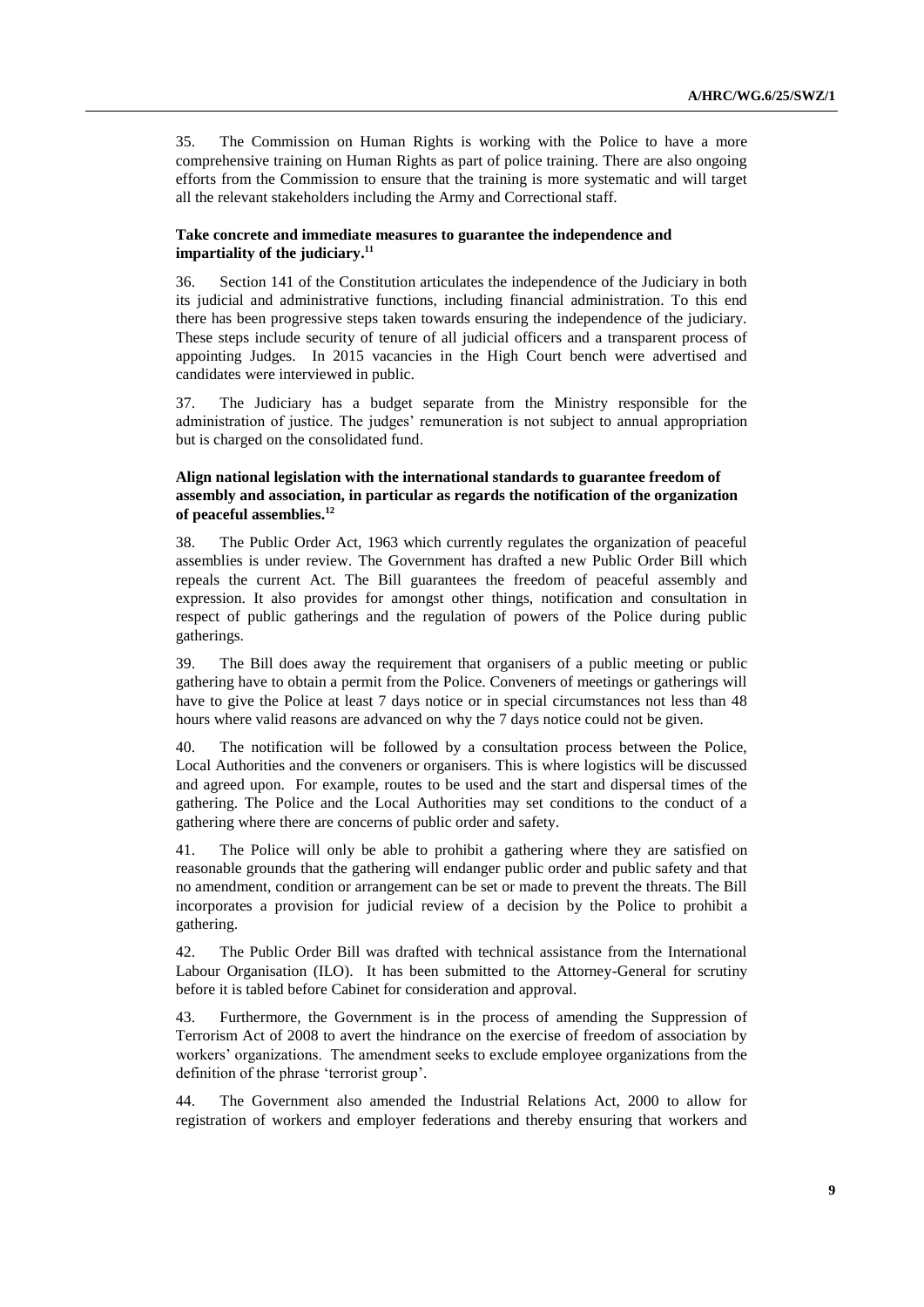business enjoy freedom of association as provided for under ILO Convention No. 87 concerning freedom of association and the right to organize. The amendment was effected through the promulgation of the Industrial Relations (Amendment) Act, 11 of 2014. Workers and Employer Federations have been duly registered and are part of the social dialogue forum and are represented in all consultative fora where legislative and policy decisions relating to their socio-economic interest are taken.

45. Acting in accordance with the ILO's recommendation to the effect that the Government of Swaziland gives the right to organize for Correctional Services employees, the Government has reviewed the law establishing the Correctional Services by, inter alia, including the right to organize for such employees in the amended Correctional Service law. A Bill to give effect to the right to organize for the employees has been tabled in Parliament and will be debated soon.

46. The Government has also tabled in Parliament a Bill titled "Public Service Bill" which amongst other things seeks to strengthen collective bargaining in the Public Service and to improve service delivery. Similarly, this Bill was drafted in consultation with tripartite constituencies and was reviewed by the ILO before being tabled.

#### **Prohibit corporal punishment in all settings.<sup>13</sup>**

47. Although the country did not accept the abolishment of corporal punishment in all settings, but limited it to adults, the Child Protection and Welfare Act has abolished the use of corporal punishment as sentence in cases involving children. Over and above this provision, the Ministry of Education has rolled out a program on Positive discipline and is working on revising its policies and rules to be in line with the principles of positive discipline. The Ministry has also partnered with civil society organisations to promote the use of positive discipline in family settings. This initiative is aimed at gradually incorporating these principles in the different settings where corporal punishment has been practiced.

#### **Take immediate steps to repeal laws which criminalise and/or restrict freedom of expression and of media, in particular the Sedition and Subversive Activities Act (1938) the Proscribed Publications Act (1968).<sup>14</sup>**

48. Section 24 of the Constitution guarantees freedom of expression including freedom of the media. The constitutionality of the Sedition and Subversive Activities Act, in so far as it implicates the right to freedom of expression is pending before the courts.

49. To further promote the enjoyment of freedom of expression, free media and operationalization of independent media houses, the Government of Swaziland has enacted the Swaziland Communications Commissions Act 2013. This Act establishes a Commission whose objectives are *inter alia*; to regulate electronic communications, data protection in electronic communications, postal services, electronic commerce and broadcasting.

#### **Set up commissions of inquiry for all cases of deaths in custody which take place in the national police, the army and the penitentiary services.<sup>15</sup>**

50. The Inquest Act provides for an automatic inquiry where a death has occurred in the custody of the state. In light of this Act, for all the deaths that have occurred, the state has commissioned independent inquiries to those deaths.

#### **Strengthen the institutions established to protect democracy.<sup>16</sup>**

51. The Government has invested resources towards strengthening relevant institutions that seek to protect democracy in Swaziland. The independence, mandate and powers of the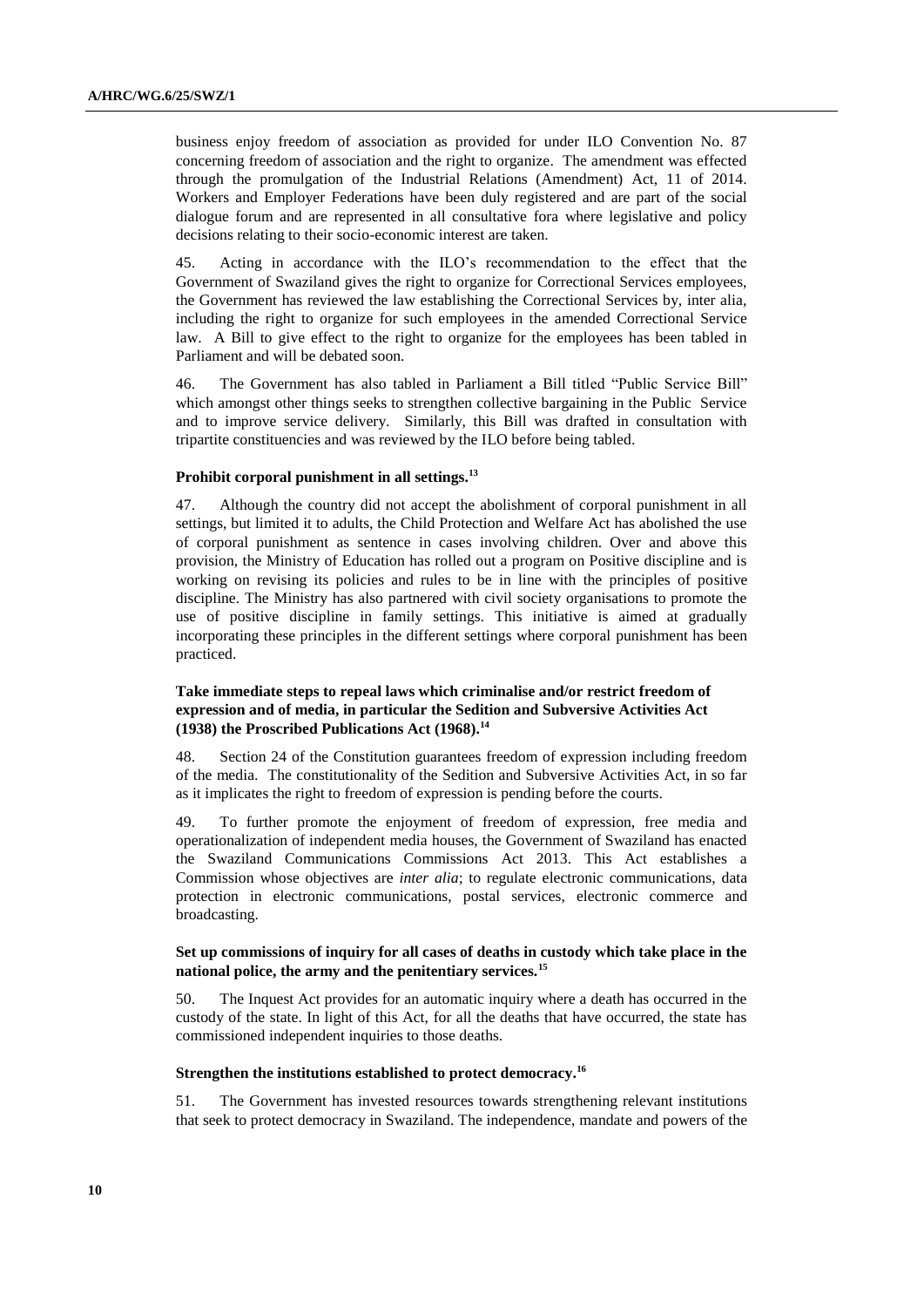Commission on Human Rights and the Elections and Boundaries Commission are expressly articulated and guaranteed by the Constitution. Government has subsequently allocated resources towards staffing and working equipment to enhance the efficiency of these institutions. Swaziland is working on compliance with the Paris principles to facilitate accreditation of the Human Rights Commission and subsequently its capacity strengthening and efficiency.

52. The Anti-Corruption Commission is a statutory body established by the Prevention of Corruption Act. The Act mandates the Commission to prevent and eradicate corruption and further guarantees and protects its independence. The government has prioritised the fight against corruption and has committed to ensuring workable budget allocation and technical capacity to ensure the commission's efficiency and effectiveness. The improvement in the independent international rankings of the Commission is an indication of the progress that has been made towards improving efficiency.

#### **Implement measures to prevent violence against the Lesbians Gays, Bisexual and Transgender (LGBT) community. 17**

53. In so far as violence against LGBT community is concerned, there has been no record or reported acts of violence.

#### **Institute an urgent review of laws, Regulations and procedures relating to the use of force and firearms by law enforcement officials. 18**

54. The laws, regulations and procedures governing the use of force and firearms by law enforcement officials was reviewed and found to be consistent with international human rights norms.

55. The use of force and firearms including lethal force is governed by the Criminal Procedure And Evidence Act. The criminal procedure code permits law enforcement officers to use lethal force as measure of last resort where their lives are in danger. Nonlethal force is used where a person suspected of criminal conduct resists arrest or flees and cannot be apprehended or prevented from fleeing by means other than the use of force.

#### **Repeal or urgently amend the Suppression of Terrorism Act of 2008 and other pieces of security legislation to bring them in line with international human rights standards. 19**

56. The Suppression of Terrorism Act is currently under review. To this end the government has drafted the Suppression of Terrorism (Amendment) Bill, 2013. The purpose of the bill is to amend the definition of "terrorist act" and to provide for incidental matters. The bill is presently before Cabinet and from there it will be tabled before Parliament.

57. In addition to the legislative process there is a pending constitutional case before the High Court. In this case the definition of "terrorist act" and "terrorist group" are being challenge on the ground that they are inconsistent with the right to freedom of assembly and the right to freedom of association guaranteed by Sections 24 and 25 of the Constitution.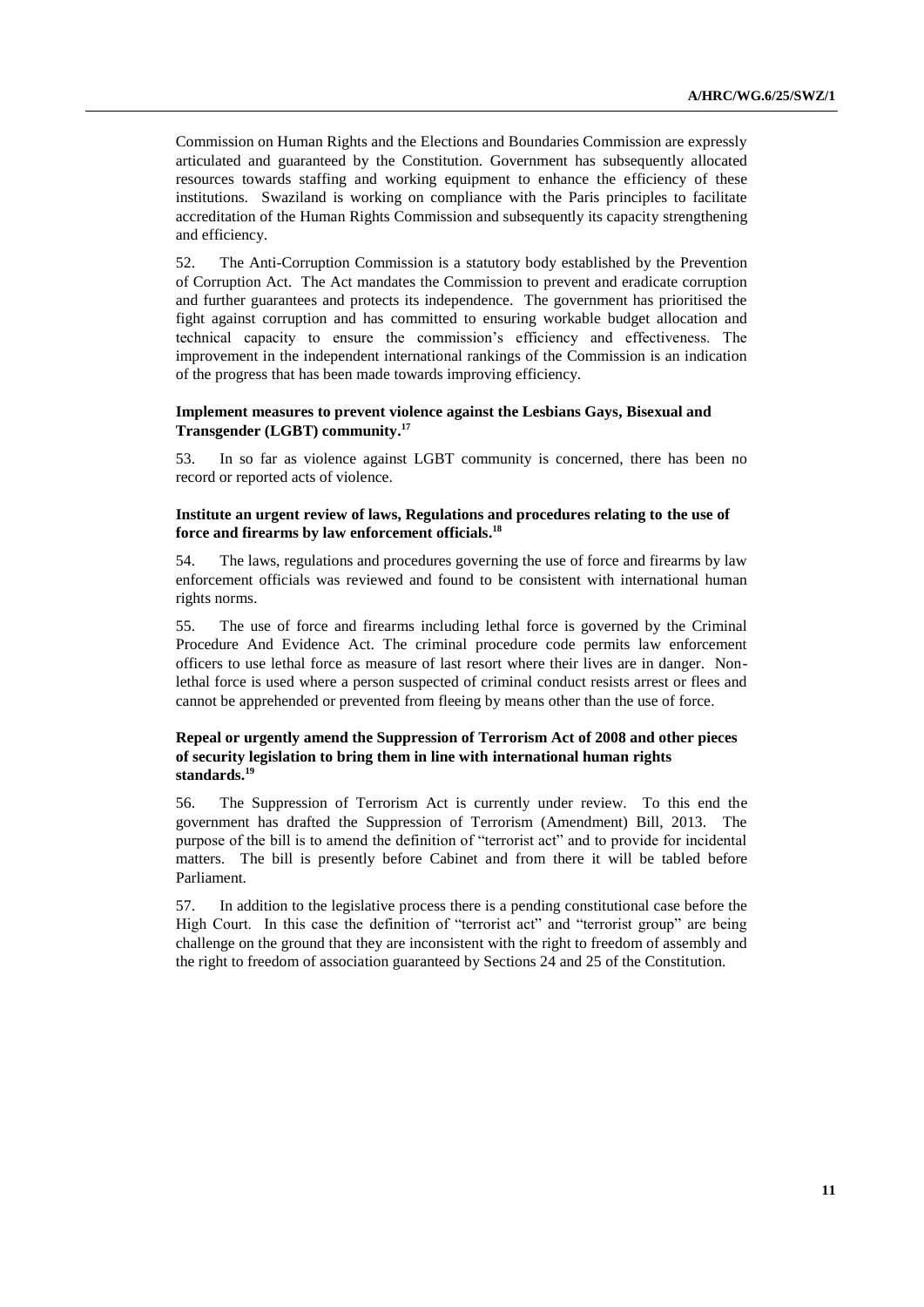## **V. Achievements and best practices, challenges and constraints**

#### **A. Achievements and best practices**

58. Since 2011 the Swaziland Government has continued to formulate and implement policies aimed at improving the quality of life of everyone in the country. These policies include amongst others.

59. Free Primary Education (FPE) Programme: This programme is designed to remove barriers and increase access to primary education for all school-going age children. It provides relevant quality education and eliminates all forms of disparities and irregularities in primary education. It is calculated to eradicate illiteracy and to equip every child with basic skills and knowledge in an endeavor to alleviate poverty. This is in line with Section 29(6) of the Constitution of Swaziland, which guarantees the right to free primary education in public schools.

60. FPE was successfully rolled out from grades 1–2 in 2010, by 2015 it was extended to grade 7 in 2015. The enrolment rate has increased from 231,555 in 2009 to 239,422 in 2012 and 247,717 in 2015. Indicators suggest that Swaziland is on track in achieving universal access to primary education specified in Millennium Development Goal 2. Achievement of access is but one aspect of the progress, there is need to ensure that all children complete primary education. Completion rates at primary levels suggested that repetition and dropout may have still pushed some of the children out of the system*.* In 2006/2007 the completion rate was about 59.3 percent, it increased to 76.4% in 2012, suggesting that more children stayed on to complete primary education. This is an improvement, which implied that more children are being retained by the system.

61. FPE provides support to primary education in the form of grants, free stationery and textbooks for all primary school pupils including those with special needs. Furthermore, the Swaziland Government has invested an average of E 560.00 (US \$80) capitation grant per child. What is observed is that although boys participated more efficiently in the past, girls had taken over as their net enrolment figures rose above that of boys in 2009 and have remained higher ever since. Learners with special needs also benefited from FPE initiatives through getting specialized teaching and learning material and equipment.

62. The programme has resulted in the construction of more schools and additional classrooms in most schools, in an effort to reduce traveling long distances. The programme has led to the engagement of additional teachers, approximately one hundred and ten (110) per year. The programme has created more posts for the inspectorate to monitor quality standards in schools. The posts includes those of inspectors for Special Education Needs.

63. In addition to FPE Swaziland's commendable progress in the achievement of universal primary education has been caused by the improvement in school feeding schemes and the increase in school infrastructure. Over 90% of schools have access to electricity and potable water.

64. The HIV and AIDS Programme: As part of improving prevention of HIV, there has been an increase in the number of people accessing Anti-Retroviral Therapy (ART) due to the introduction of immediate access to ART, treatment for pregnant and breastfeeding mothers in the country. This is aimed at further reducing transmission of infections among people in the country.

65. There has been a drastic scale-up of ART by the Ministry of Health (MoH). By the end of 2014, a total of 125,421 people were on ART, with 7,906 (6%) being children under 14 years. With an increase in the number of people on ART, a key priority for the MoH is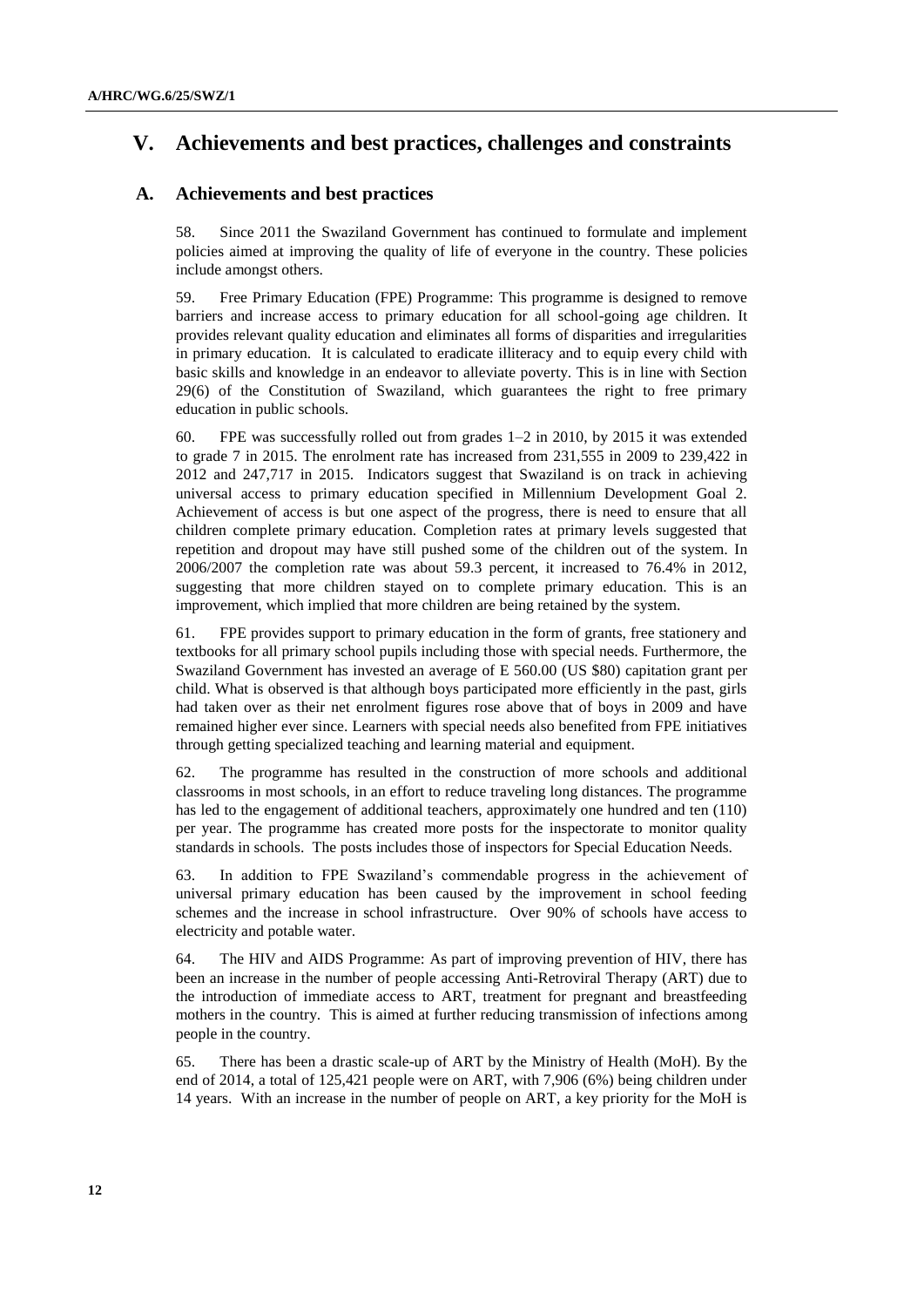to ensure that those on ART stay alive. In this regard it is pleasing to note that ART retention for adults and children at 36 months is 78% and 83% respectively.

66. The percentage of HIV infected infants born to HIV positive mothers has continued to reduce from 16.4% in 2011 to 9.17 in 2014 with a target of reaching 5% by 2018. This is as a result of increased coverage on ART for pregnant and breastfeeding mothers. The Ministry is progressively rolling out early ART initiation for all pregnant and breastfeeding mothers who are HIV positive where they receive ART as soon as possible regardless of their CD4 count. ART is known to have a preventative effect on transmission of HIV.

67. There has been an increase in the proportion of children having access to HIV testing as early as 6 weeks, and the coverage has reached 81%. More than 80% of public facilities are now able to collect blood for early infant diagnosis of HIV. Early infant diagnosis of HIV has ensured that more children in need of ART are provided with ART, as a step towards Universal coverage for Children on ART by 2018. The Government remains committed to financing the procurement of antiretroviral drugs, catering for approximately 90% of the budget.

68. The country declared HIV as a national disaster in 1999. This led to the creation of the National Emergency Response Council on HIV and Aids (NERCHA) in 2003 which coordinates multisectoral action to ending AIDS by 2022. It also mobilizes the necessary resources for the national response hence 40% of total financial resources for HIV are mobilised by domestic sources (The Government of Swaziland and private sector).

69. During the Declaration period 2000–2014, the following Policies have been put in place to support the effective National HIV response:

(a) National Strategic Framework (NSF) 2009-2014 and Extended National Strategic Framework (ENSF) 2014-2018. These provide a blueprint for multi-sectoral action for HIV. The Objectives of the ENSF are to half HIV incidence rate, avert 15% deaths amongst People Living with HIV (PLHIV) and in particular those with TB/HIV coinfection, and alleviate socio-economic impacts of HIV and AIDS among vulnerable groups and to improve efficiency and effectiveness of the national response;

(b) Health Sector Strategic Plans I and II (HSSP I and II). These provide the strategic focus of the health sector service delivery system. The objective of the HSSP II is to reduce morbidity, disability and mortality that are due to disease and other social conditions; Promote effective allocation and management of health sector resources; and reduce the risk and vulnerability of the country's population to social welfare problems as well as the impact thereof;

(c) National Parliament Strategy on HIV and AIDS (2009-2014) and currently being reviewed and a new strategy would be developed covering the period 2016-2021. The objective is to enhance the engagement and effective participation of law makers in the national response to HIV and AIDS in Swaziland;

(d) 69.4 Swaziland National Social and Behaviour Change Communication Strategy (SBCC) – 2009–2014 to guide the implementation of structured HIV prevention services;

(e) Prevention of mother to child transmission (PMTCT): Swaziland has played a pivotal role in that by the end of 2004 there were only 4% of women receiving PMTC and by the end of 2014 it had increased to 86%. HIV infections amongst children have been reduced from 21.6% in 2006 to less than 10% by end of 2014;

National Male Circumcision Policy (2009). The aim of the Policy is to scale up male circumcision as a proven HIV prevention strategy, alongside other prevention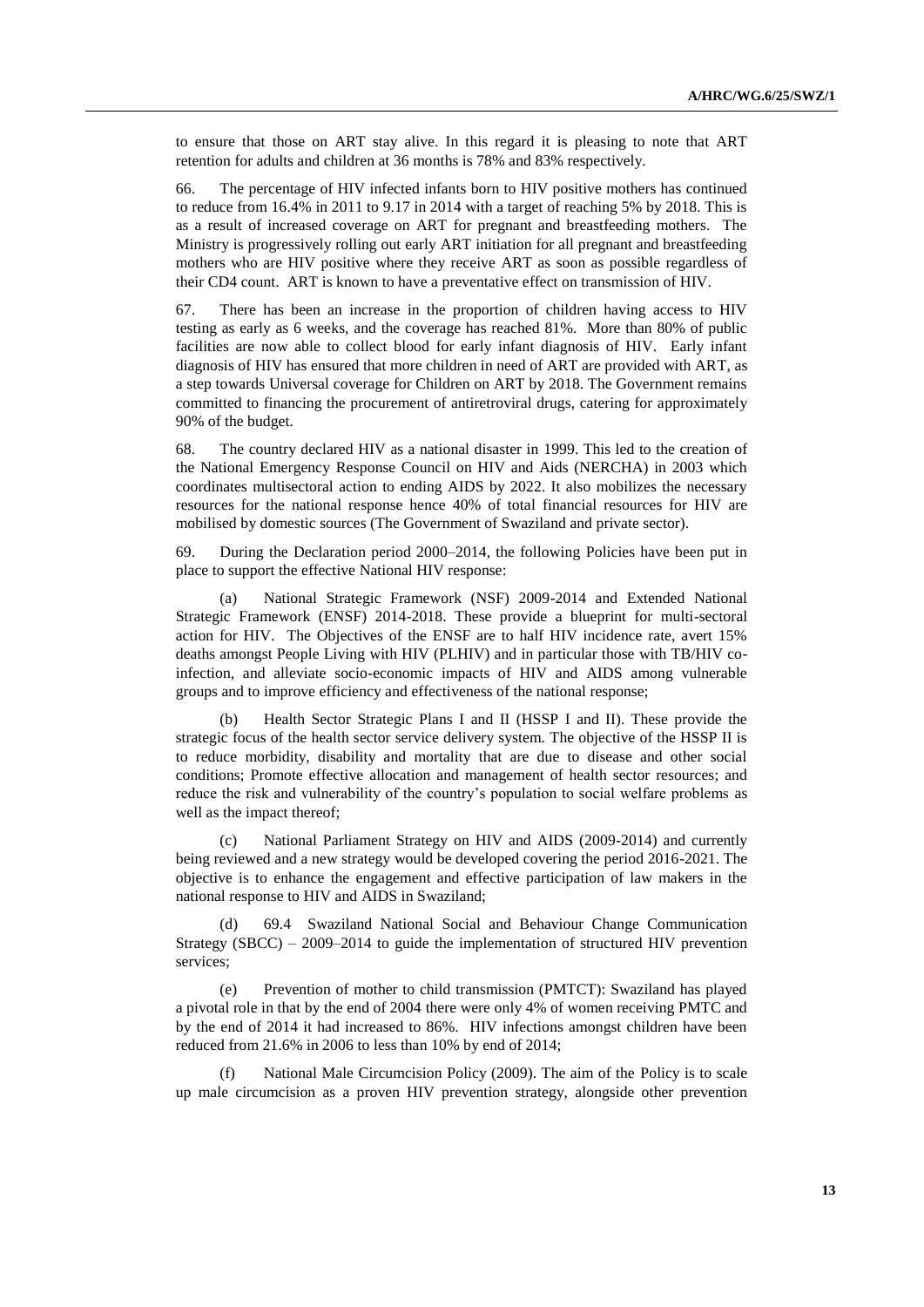interventions. Similarly a national male circumcision programme (2014–2018) has been developed to accelerate access scale male circumcision from 27% in 2014 to 80% by 2018;

(g) National Policy on Children (2009). The policy aims to ensure that appropriate interventions are put in place to adequately care for and protect children in general; and orphaned and vulnerable children in particular;

(h) HIV Treatment Guidelines (2003, 2008, 2011, 2014). These provide operating procedures for administering HIV treatment for people living with HIV in need of treatment. The country has now adopted test and treat policy and pilot studies are already underway. In a bid to further increase access to prevention services, the country has commissioned a scoping on the feasibility of introducing Pre Exposure Prophylaxis. Eligibility thresholds have been constantly expanded to current CD4 count 500 cells/mm3 and removed CD4 eligibility and WHO criteria for certain population groups;

(i) Draft Swaziland HIV Investment Case. This is a pathway towards the national vision of attaining an AIDS-free Swaziland by 2022, which is also aligned to the global objective of ending AIDS by 2030;

(j) An assessment on National Legal and Regulatory Framework for HIV/ AIDS in Swaziland was conducted by UNDP in 2014. Findings of the report show that Swaziland has taken positive measures towards the alignment of local laws and regulations that provides for human rights protection for every citizen from unfair discrimination which would include people living with HIV/AIDS. This is evidenced through the Parliamentary Bills as well as HIV/AIDS policies and frameworks. There is also evidence of the country's commitment to align to international norms as well as regional declarations that seek to protect rights of people living with HIV/AIDS. There country has laws that protect citizens from stigmatization and discrimination on the basis of HIV status. These include the National Constitution, Labour Policy and Sector Policies that are derived largely from the national and international documents.

70. The Malaria Prevention Programme: Swaziland continues to do well in response to malaria with the country being recognized for its leadership and efforts in malaria response by the African Union Certification of Malaria Elimination by 2018. A lot of progress has been made since adoption of the elimination strategy in 2009, and there has been a significant decrease in the number of malaria cases and deaths reported by the different health facilities. A strategic plan 2015-2020 has been developed to guide the country after achieving malaria elimination in 2015 up until WHO certification in 2018 and beyond.

71. In recognition and celebration of the country's achievements in the fight against Malaria, Global Malaria Experts known as the Malaria Elimination group held its tenth meeting in Swaziland in November 2015, where it was concluded that the country is likely to be the first in eliminating malaria in Southern Africa. Hence the country remains committed to strengthening the elimination agenda.

72. Both the incidence and deaths rates of malaria in the country have significantly dropped as the country draws closer to elimination. The success could be attributed to:

The strengthened health facility mentoring and monitoring visits by the programme to ensure adherence to the National Diagnosis and Treatment guidelines by health care workers;

(b) The strong management and resource mobilisation mechanism which has enabled the programme to secure resources up to 2018;

(c) The introduction of active case surveillance of all confirmed cases by the programme. Cases are followed up immediately after confirmation before possibilities of onward transmission;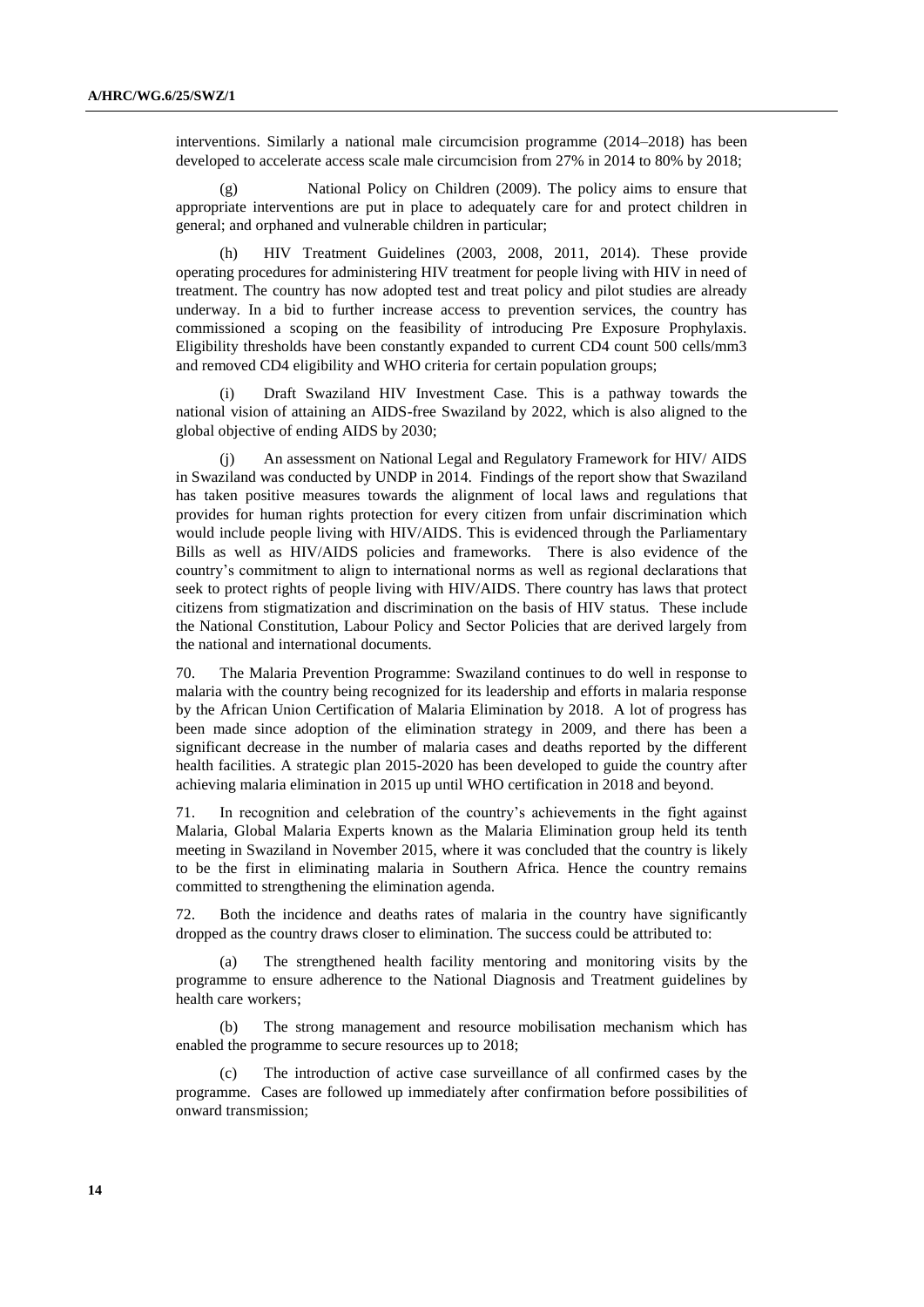(d) The consistent Indoor Residual Spraying coverage of above 90% annually.

73. Promotion of Gender Equality and Empowerment of Women: The Government has made significant strides in policy and legislative reform in addressing the challenges of gender based violence in the country evidenced by the approval of the National Gender Policy of 2010, the enactment of People Trafficking and People Smuggling Act, as well as the Child Protection and Welfare Act of 2012. Implementation of these legal frameworks included; construction of child friendly courts, toll free lines, establishment of the Domestic Violence and Victims support Centres in police stations, establishment of one stop centres (to provide care and support for gender based violence survivors).

74. Environmental Sustainability: The country has made substantial progress in accessing safe drinking water by the population. The proportion of people with access to safe drinking water has increased by 16% from 56.4 percent in 1997 to 72.4 percent in 2014 at national level. The improvement is observed in both the rural and urban areas. In 2014, 63.4 percent of the rural population had access to improved water sources compared to 95.8 percent for urban areas. As of 2014, the proportion of the population estimated to have access to electricity is 65 percent. Urban and rural households had electricity access of 83.8 percent and 53.8 percent, respectively.

75. Other factors leading to the achievements in environmental sustainability include increased usage of clean water supply, establishment of rural electrification programme to provide electricity to schools, health facilities, essential public institutions and communities as well as the reduction in consumption of carbon emissions.

#### **B. Challenges and constraints**

76. Free Primary Education: Despite the success of the programme in increasing enrolment rates, challenges remain. In some cases there was a wide range in the ages of the children that were enrolled and this offered some teaching frustrations as the levels of development of the children varied greatly. The removal of all barriers to access primary education had not been fully realized; some children are still not in school. There are social factors that still hinder some children's access to education and these include issues of uniform, child headed families where food and other amenities are not easily accessed. The Ministry is working hard to ensure that these issues are addressed through the Care and Support to Teaching and Learning (CSTL) programme.

77. The high demand for primary education created a need for additional teachers. However, there was a shortage of appropriately qualified teachers. According to the Annual Education Census Report (2010), 25% of the primary school teaching staff was not appropriately qualified to teach at that level. This necessitated the deployment of irrelevantly qualified teachers into the primary level, mainly teachers qualified for the secondary level, thus compromising the quality of education. This is because in Swaziland secondary level teachers at times take a single major and cannot offer all the subjects like primary trained teachers, importantly, they do not possess the pedagogy skills to teach children between ages of 6 to 18 years in one class in some cases.

78. Intake rates also imply some policy shifts. Swaziland witnessed an increase in Early Childhood Care and Education (ECCE) centres during the 2010-2015 period which influenced some primary schools to begin demanding a child to have a pre-primary experience before they enrolled them. The Completion cycle of children enrolled has not been fully realized; a sizeable number of children have not reached grade 7. Out of 40,000 enrolled, about 27,000 sat for Swaziland Primary Certificate (SPC) examinations.

79. The education and training sector faced serious budgetary constraints in the beginning of financial year 2008/9 following the global meltdown which led to budget cuts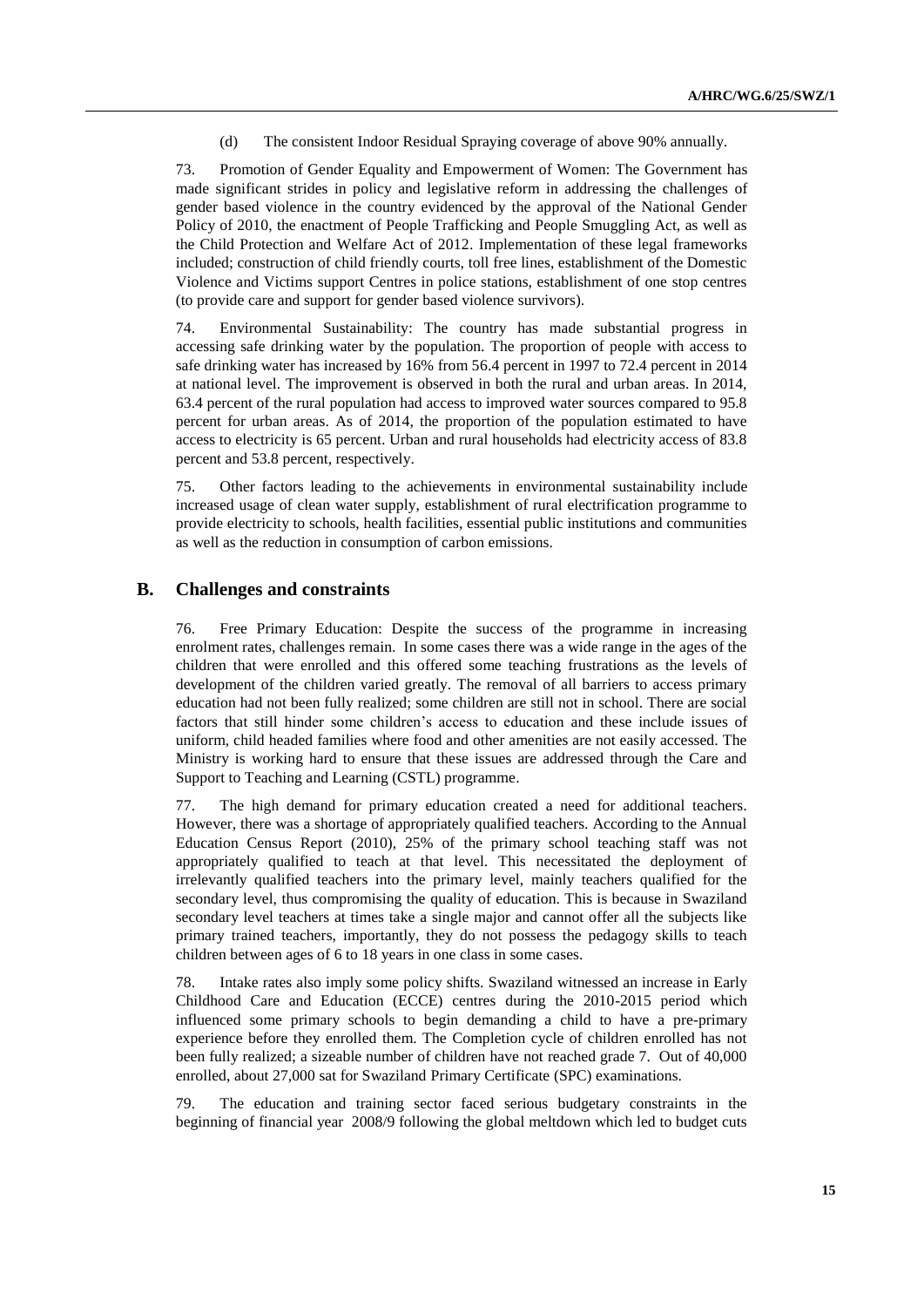and a declining share for the sector. Since then, economic growth remained stagnant which was an indication that spending in education is not likely to improve in the near future. The Ministry of Education and Training (MoET) budget increase from the previous years is only barely sufficient to keep pace with the rate of inflation. The significant increase in total enrolments in the education and training sector represent a decline in expenditure per student in real terms.

80. As Government took over the payment of fees, schools' income gradually declined in some schools which were previously charging above the government approved grant per learner. This has unfortunately led to a phenomenon where schools were charging a 'topup' fee alleging that the Government grant is not enough. This has created problems for Government as those marginalized children who had entered under FPE are being gradually forced out of the system by the charging of top-up fees. However, the Government is looking into this issue with an aim of coming up with a lasting solution.

81. None adherence by schools to policy on repetition and admission: There is a high repetition rate at primary level which counters the effectiveness of the FPE programme. In 2012 there were about 40 000 learners repeating and these represents 16% of the total enrolment. This is about the total enrolment of a grade, which suggests that each year the FPE goes to the next grade, about the same number of learners repeat, which is a waste.

82. Mainstreaming Special Education Needs: A majority of teachers in primary schools are still not yet capacitated to support learners with special needs. Furthermore, the teaching and learning material and equipment is still not enough to cater for all the learners enrolled.

83. Lastly the disparities in rural and urban schools result in rural to urban migration. This results in high teacher pupil ratio in urban schools to the extent of 1:60.

84. The HIV and Aids Programme: Funding for the National response is inadequate to implement all required action. The National response is funded by two main external donors: The Global Fund to fight Aids, Tuberculosis and Malaria and the United States President's Emergency Plan for Aids Relief (PEPFAR).The dependency on these two main external donors creates concerns about the sustainability of the national response. This challenge can be overcome by strengthening public – private partnership for a more robust social responsibility by private companies.

85. The systems for appropriate resource allocation are insufficient. The National AIDS Spending Account (2011) reported that approximately 41% of the total funding in the last fiscal year was spent on coordination and management, followed by treatment, care and support (26%), and impact mitigation (25%). HIV prevention which is the key priority for Swaziland consumed only 8% of total expenditure.

86. The global economic and financial crisis has had an impact in the wellbeing of people in Swaziland just like many other countries. With the job losses that the country has experienced because of the financial crisis, some of the survival mechanisms that people have resorted to are leading to new HIV infections. This is further compromised by the prevailing drought situation.

87. The Malaria Prevention Programme. Low incidence of malaria in the country poses as a threat towards health seeking behavior as people no longer regard it as a threat.

88. Global warming, resurgence of malaria in areas that did not have malaria in the past 5–10 years.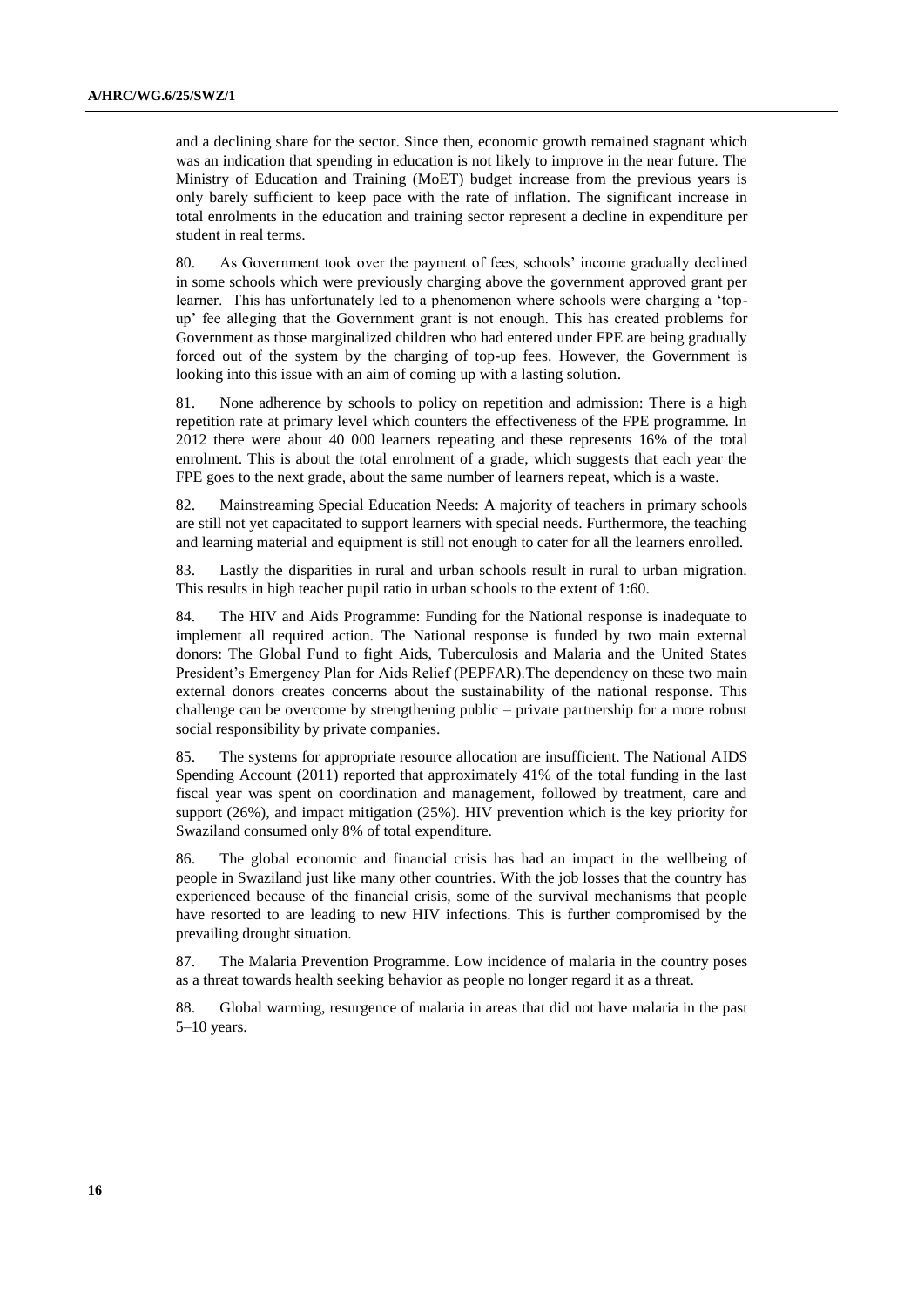## **VI. Key national priorities**

89. Providing Quality Education And Lifelong Learning: In taking the education development agenda forward, the Government in collaboration with the World Bank and the European Union (through the Support to Education and Training (SET), undertook a comprehensive Education Sector Review in 2009. The aim was to amass critical knowledge on how the sector could be restructured so that it supports accelerated growth, reduces poverty and enhances the standards of living of the people of Swaziland. The Review has assisted the Education Sector to consolidate its priorities and has created a key information base for development of two key documents:

- (a) Education Sector Strategic Plan (ESSP) in 2010; and
- (b) Education and Training Sector Policy in 2011.

90. These policy documents provide a strategic and visionary framework for the sector and support the wider context of Vision 2022. The objective is to provide an equitable and inclusive education system that affords all Swazi citizens access to free primary education of real quality, followed by opportunities of life-long education and training, thus enhancing personal development and contributing to Swaziland's cultural development, socio-economic growth and global competitiveness. The Education Sector Strategic Plan (ESSP) is long term, covering the period from 2010 to 2022. It covers key sub-sectors including Early Childhood Care and Education (ECCE), General Education (Primary and Secondary Education), Technical and Vocational Education and Training (TVET), Higher Education, and Adult and Non-Formal Education.

91. With support from the EU SET programme and other partners, Government has developed an action plan to facilitate the implementation of the ESSP and the Sector policy. This action plan is referred to as the National Education and Training Improvement Programme (NETIP) and its focus is to clearly articulate education sector (EDSEC) activities within the short-term period of one to three years.

92. The MoET is undertaking a curriculum reform to ensure that competency based education is introduced in the system. This is a skill based education of ensuring the provision of quality education. The Swaziland National Higher Education Council has been established which will focus on issues of quality education in higher learning. The National Qualification Framework is being developed which will direct and analyze skills to be taught and developed to contribute to the development of the country.

93. Eradication of Poverty: Despite the diversity and complexity of the challenges, the Government and people of Swaziland remained firm and determined to reverse the situation and advance development forward by tracking the economy back into the right and sustainable path. Seeing that Swaziland's best asset is her people, Government has introduced a number of measures aimed at safeguarding the lives and livelihoods of the poor and vulnerable groups while at the same time keeping intact sound mechanisms to accelerate economic growth and recovery.

94. Innovative and creative programmes that selectively target vulnerable groups such as orphans, women, children and the elderly were put in place to rectify social imbalances and meet the pre-set targets for 2015. These included: establishment of the Youth Enterprise Fund, Regional Development Fund, Poverty Reduction Fund, subsidising farming inputs, establishment of Orphans and Vulnerable Children (OVC) grant, the elderly grant, Free Primary Education (FPE), Free Ante- and Post Natal Care for women, & children and Medical Phalala fund. Furthermore, measures to promote youth employment, regional and agricultural development as well as commercialization and women's empowerment were introduced.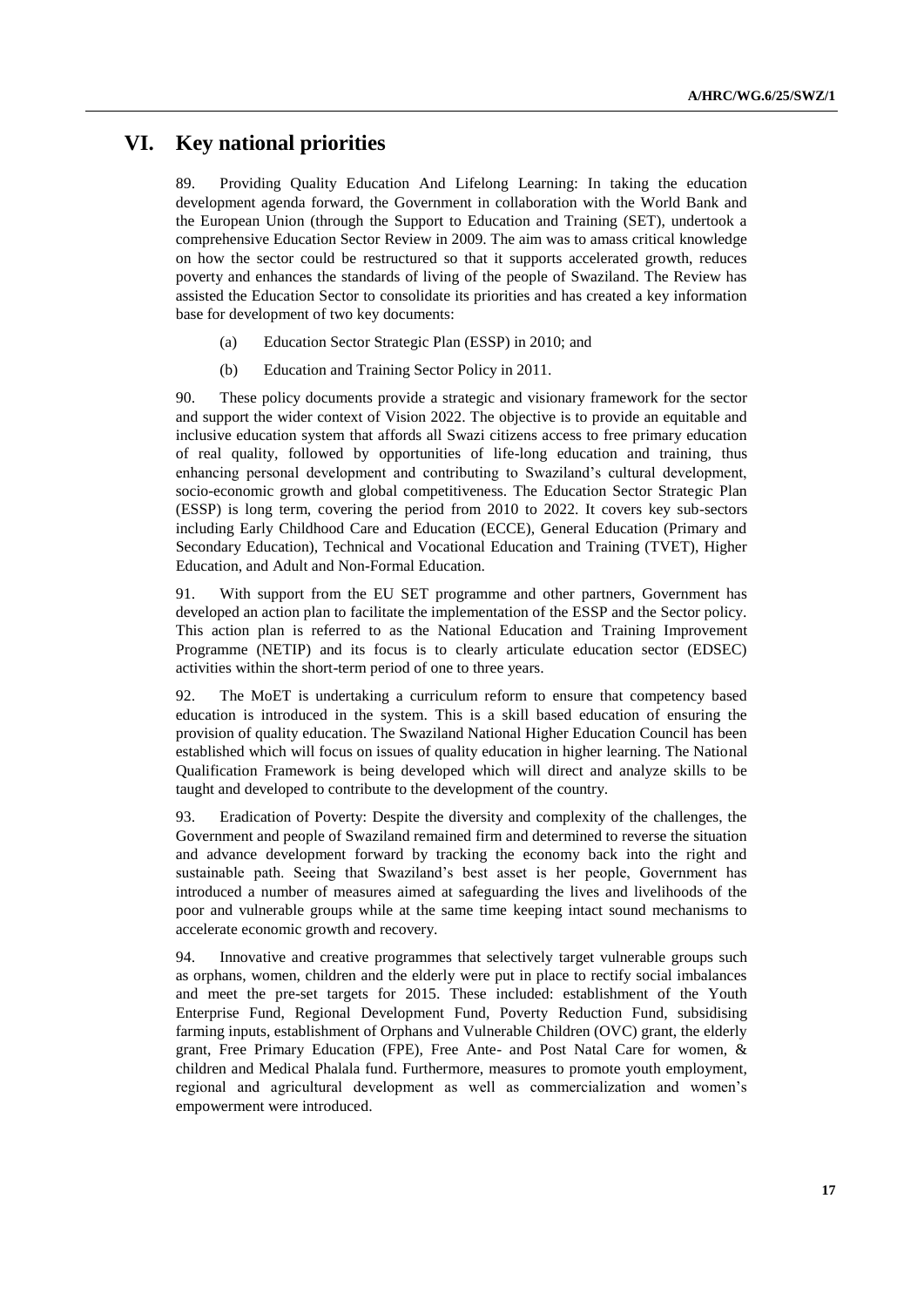95. Ensuring Healthy Lives. To ensure healthy lives the Health sector has developed the Health Sector Strategic Plan 2014-2018. This plan highlights priority areas that are addressed under five broad thematic areas, that will take into account the newly agreed Sustainable development goals:

(a) *Promoting health through the life course*. A focus on promoting health through the life-course calls for addressing the barriers to good health that occur throughout gestation, childhood, adolescence, adulthood and elderly phases of life. The health sector intends to introduce and scale up a range of interventions aimed at promoting health throughout the life course. It intends to achieve this by focusing on enhancing the integrated approach to delivery of child and maternal survival services; providing a male-tailored Essential Preventive Health Service Package; promoting understanding and practice of healthy ageing for men and women; making physical Exercise for All (E4A) a popular sustained national campaign; as well as promoting, protecting and supporting appropriate infant and young child feeding practices and behaviours with focus on the first 1000 critical days.

(b) *Prevention and Control of Communicable and Non-Communicable conditions.* Swaziland is faced with a double disease burden, where majority deaths are due to communicable diseases. Figures show an increase in the non-communicable diseases warranting the need to continue to focus on the prevention and control of both communicable and non-communicable diseases. The health sector intends to move towards universal health coverage with critical interventions addressing communicable and noncommunicable conditions.

(c) *Influencing health action in key sectors.* Many factors outside the health arena affect the health of individuals and the communities they live in. Such factors include environmental, cultural and socio-economic influences. The health sector intends to develop relevant strategies to guide its work with health-related sectors so as to achieve the prioritization and implementation of critical health-related actions. Since such actions fall within the mandate of other sectors, but have a significant influence on health outcomes, the health sector will build linkages with the sectors responsible for these actions so as to work with them and ensure that the actions are properly implemented to achieve better health outcomes. This will include addressing issues of access to safe water, improving sanitation, access to education for young girls, access to proper housing ventilation and work place safety measures.

(d) *Managing medical and related conditions.* Providing medical care for medical conditions is often complex as patients require multiple resources, treatments and providers and it continues to be the core priority and mandate of the MoH. Special efforts will be paid to increasing access to specialist care through a number of strategies including Private Public Partnership (PPC), construction of National Referral hospitals as well as utilising technology to advance medical care. The health sector intends to provide high quality services by ensuring that all clients are attended to by a sufficient number of qualified, competent and skilled health personnel with the right skill mix. Improving infrastructure, equipment and supplies is also one area to be considered in providing quality services.

(e) *Rehabilitation following health events.* Rehabilitation is a set of measures that assist individuals who experience or are likely to experience disability to achieve and maintain optimal functioning in interaction with their environment. When provided on a continuum of care ranging from hospital care to rehabilitation in the community, rehabilitation can improve health outcomes, reduce cost by shortening hospital stay, reduce disability and improve quality of life for individuals and their family.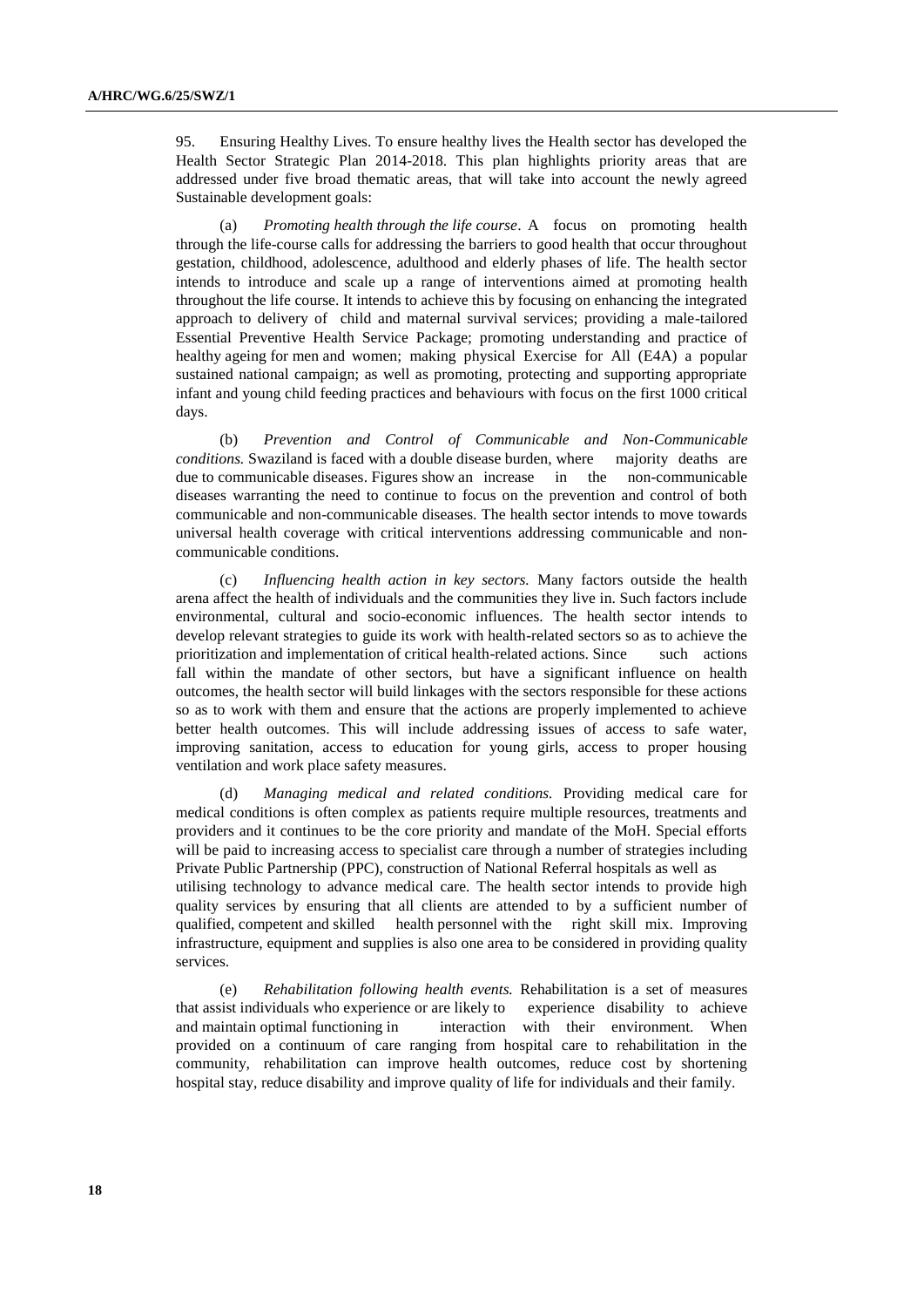(f) Rehabilitative services focus on returning patients to near-normal health following an illness episode, and where restoration to health is not possible, they help in managing the terminal illness in the most humane manner possible for the patient and the family. Rehabilitative services are inclusive of six programmatic services, namely:

- (i) physiotherapy;
- (ii) occupational therapy;
- (iii) speech therapy;
- (iv) audiology;
- (v) dietetics; and
- (vi) orthopaedic technology.

(g) Palliative care aims at improving the quality of life of patients and families facing problems associated with life-threatening illness by focusing on the prevention and relief of pain, suffering and loss of functional ability in all spheres of life.

(h) The sector intends to scale up access to rehabilitative services to ensure that clients needing such services are able to access them. This requires that all facilities have access to these services as well as the attendant infrastructure and resources. The focus is on providing quality rehabilitative, palliative and forensic services and ensuring that rehabilitative and palliative care services are sufficiently decentralized, as per the Essential Health Care Package (EHCP).

## **VII. Expectations in terms of capacity building and technical assistance**

96. In a bid to continue implementation of the accepted recommendations, domestic and international obligations, the Government requires technical assistance and capacity building in the following spheres:

(a) Capacity building in treaty-body reporting, following up on concluding observations and recommendations of special procedures and mechanisms of the United Nations including national monitoring of the implementation of international human rights treaties;

(b) Human rights training programmes for members of the judiciary and the disciplined forces on a continuous basis;

(c) Assisting the Commission on Human Rights and Public Administration in implementing its strategic plan;

(d) Mounting of public awareness campaigns on human rights and developing advocacy materials;

(e) Strengthening of institutions established to protect democracy such as the Elections and Boundaries Commission, the Anti-Corruption Commission and the Commission on Human Rights and Public Administration.